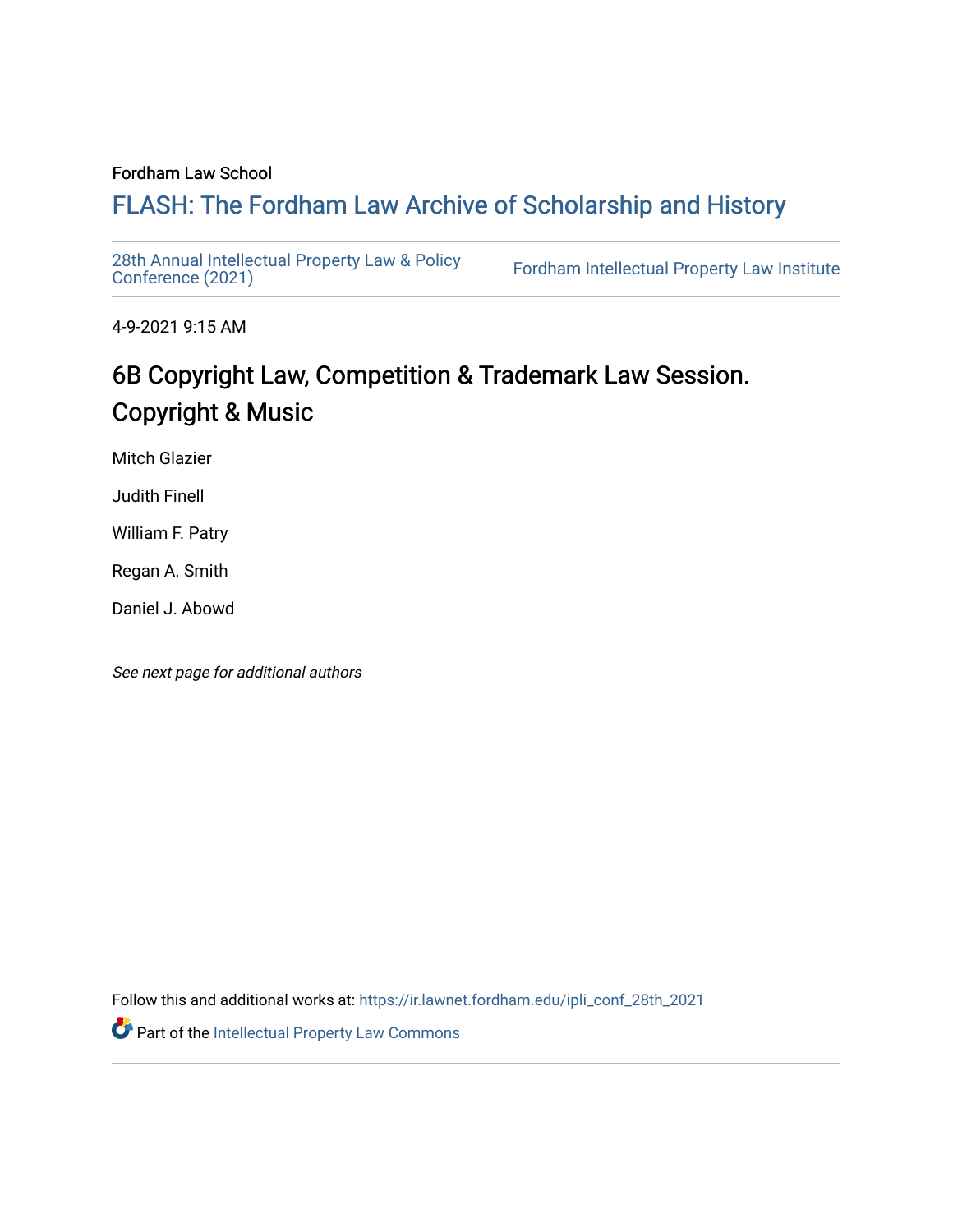### Authors

Mitch Glazier; Judith Finell; William F. Patry; Regan A. Smith; Daniel J. Abowd; Richard Pfohl; and Sean M, O'Connor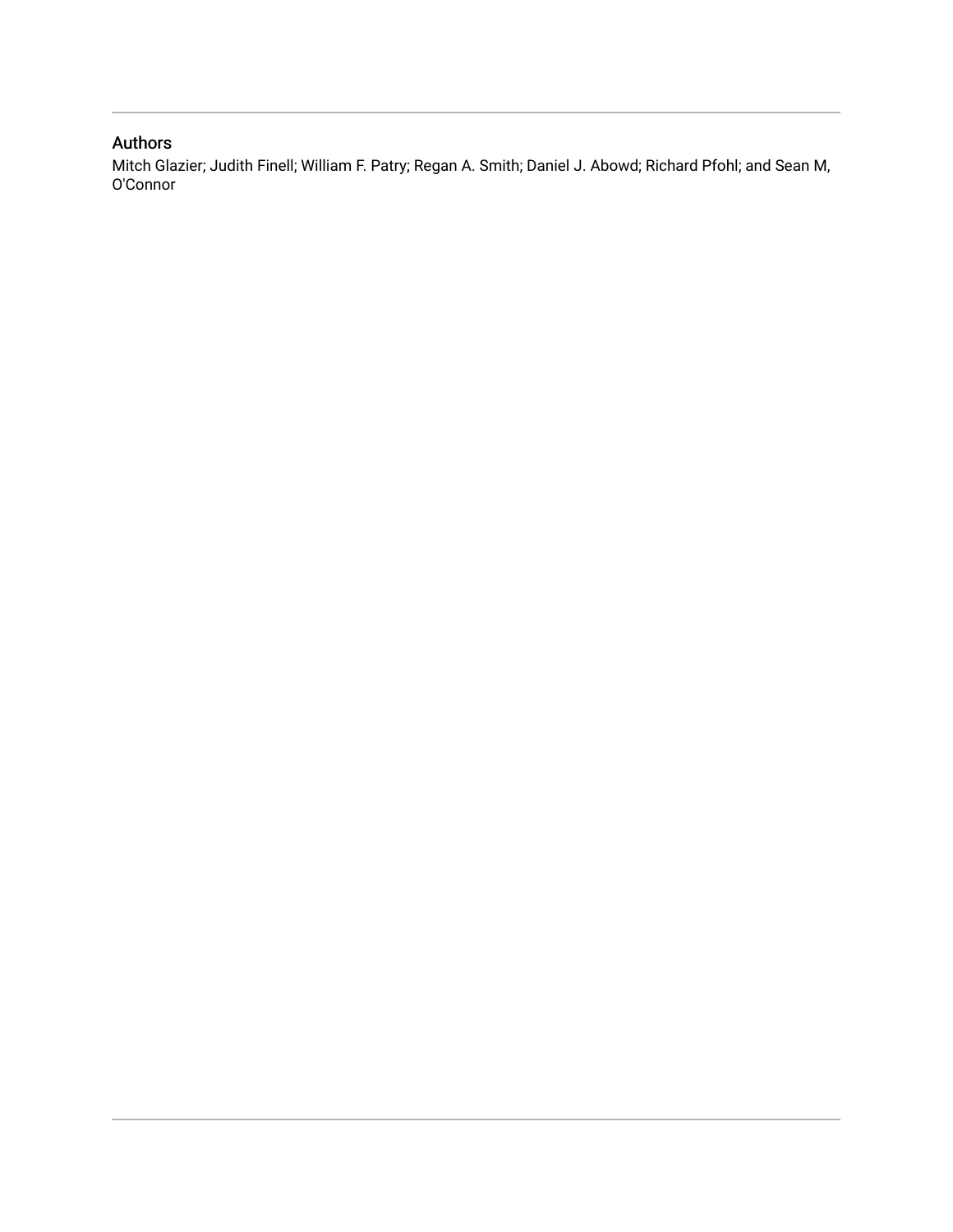#### **Emily C. & John E. Hansen Intellectual Property Institute**

## **TWENTY-EIGHTH ANNUAL CONFERENCE INTERNATIONAL INTELLECTUAL PROPERTY LAW & POLICY**

*Friday, April 9, 2021 – 9:15 a.m.*

## **SESSION 6: COPYRIGHT LAW, COMPETITION & TRADEMARK LAW** *6B. Copyright & Music*

#### *Moderator:*

**Mitch Glazier** *Recording Industry Association of America (RIAA), Washington, D.C* 

*Speakers:*

**Judith Finell** *Judith Finell MusicServices Inc., New York and Los Angeles Blurred Lines, Led Zeppelin, and Katy Perry Decisions from a Musicologist Perspective*

**William F. Patry**

*Google, New York Blurred Lines, Led Zeppelin, and Katy Perry Decisions: Another Musician's Perspective*

> **Regan A. Smith** *U.S. Copyright Office, Washington, D.C. Music Modernization Act: Where Are We Today?*

> > **Daniel J. Abowd** *The Royalty Network, Inc., New York 2021: A Songwriter's Odyssey*

#### *Panelists:*

**Richard Pfohl** *CONNECT Music Licensing, Toronto*

**Sean M. O'Connor** *Antonin Scalia Law School, George Mason University, Arlington*

**\* \* \***

MITCH GLAZIER: Welcome, everybody. Thank you to Hugh and Fordham, and to everybody participating in this really great conference this morning. This will be the most exciting panel of the day. I hate to inform Lauri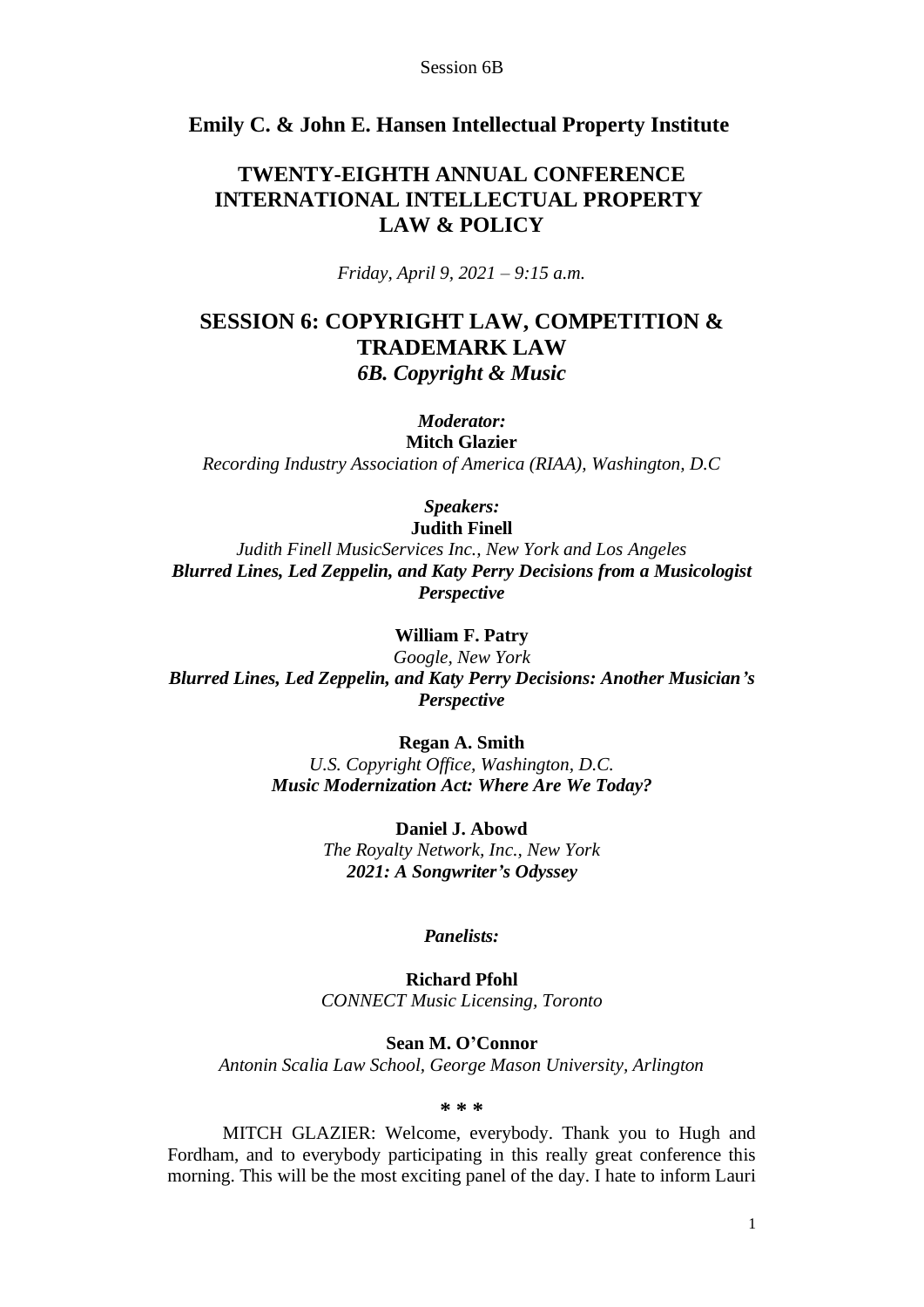that we are completely about to outdo our preceding panelists, but that's just the way it is when you have this group in front of you. Sometimes, you just have to live with the fact that we're going to be excellent.

I want to introduce this stellar group of panelists who are going to talk about some really important current issues in music and copyright this morning. First up will be Judith Finell, a musicologist with MusicServices Incorporated in New York and Los Angeles. She's going to be talking about the *Blurred Lines,*<sup>1</sup> *Led Zeppelin*, 2 and *Katy Perry*<sup>3</sup> decisions, and teach us all a little bit about how it works in those cases from a musicologist perspective.

Then we're going to have Bill Patry, my friend from Google, who is going to give another musician's perspective on *Blurred Lines, Led Zeppelin*, and *Katy Perry*. Then we'll have some discussion after those two presentations since they go together.

Then we have Regan Smith, the General Counsel of the U.S. Copyright Office in Washington, D.C., who's going to talk about the Music Modernization Act and where we are after the launch in January and about a million regulations that she's had to help do.

Then finally, we're going to talk to Daniel Abowd from Royalty Network Incorporated in New York. He's going to talk about songwriter and publisher issues coming up in 2021. Those are going to be the presenters. Then for the panelists – and the panelists' job and my job is to help spark discussion and be appropriately provocative – we have Richard Pfohl with Connect Music Licensing in Toronto, Canada, and Sean O'Connor with the Center for the Protection of Intellectual Property at George Mason University.

We've got a lot to do this morning. We don't have that much time to do it, so I'll just say, if you have any questions, I'll be monitoring the Q&A. Go ahead and put your questions in the Q&A, and then as we enter discussion after each of the presentations or groups of presentations, I'll do my best to make sure that your questions are asked. All right. Judith, are you ready?

JUDITH FINELL: Yes.

MITCH GLAZIER: All right, here we go.

JUDITH FINELL: Thank you very much for inviting me. Thank you, Hugh, and everybody here. I hope you enjoy our presentation. I'll be shedding some light from my perspective on forensic musicology issues and analysis. We'll be playing some music for you to give you some context, and I'll go through the musical analysis very quickly just to give you the background of some of these cases from a musicological standpoint.

In terms of where a musicologist is needed and how, I would say that basically, I'm at the intersection of music, technology, and law. By that, I mean that technology enables music to be created in many different forms, distributed, shared, and copied in new ways. Many of you know that already, but please consider that when music became digitized, it was suddenly able to be sampled, copied, distributed, and shared on social media platforms all over the world. This development completely disrupted the legal protocols and safeguards in terms of access, protecting master recordings, licensing, and so on. Everything changed because technology enabled music to be shared, distributed, and

 $1$  Williams v. Gave, 895 F.3d 1106 (9<sup>th</sup> Cir. 2018).

<sup>&</sup>lt;sup>2</sup> Skidmore v. Led Zeppelin, 952 F.3d 1051 (9<sup>th</sup> Cir. 2020).

<sup>3</sup> Gray v. Perry, No. 2:15-CV-05642-CAS-JCx, 2020 WL 1275221 (C.D. Cal. Mar. 16,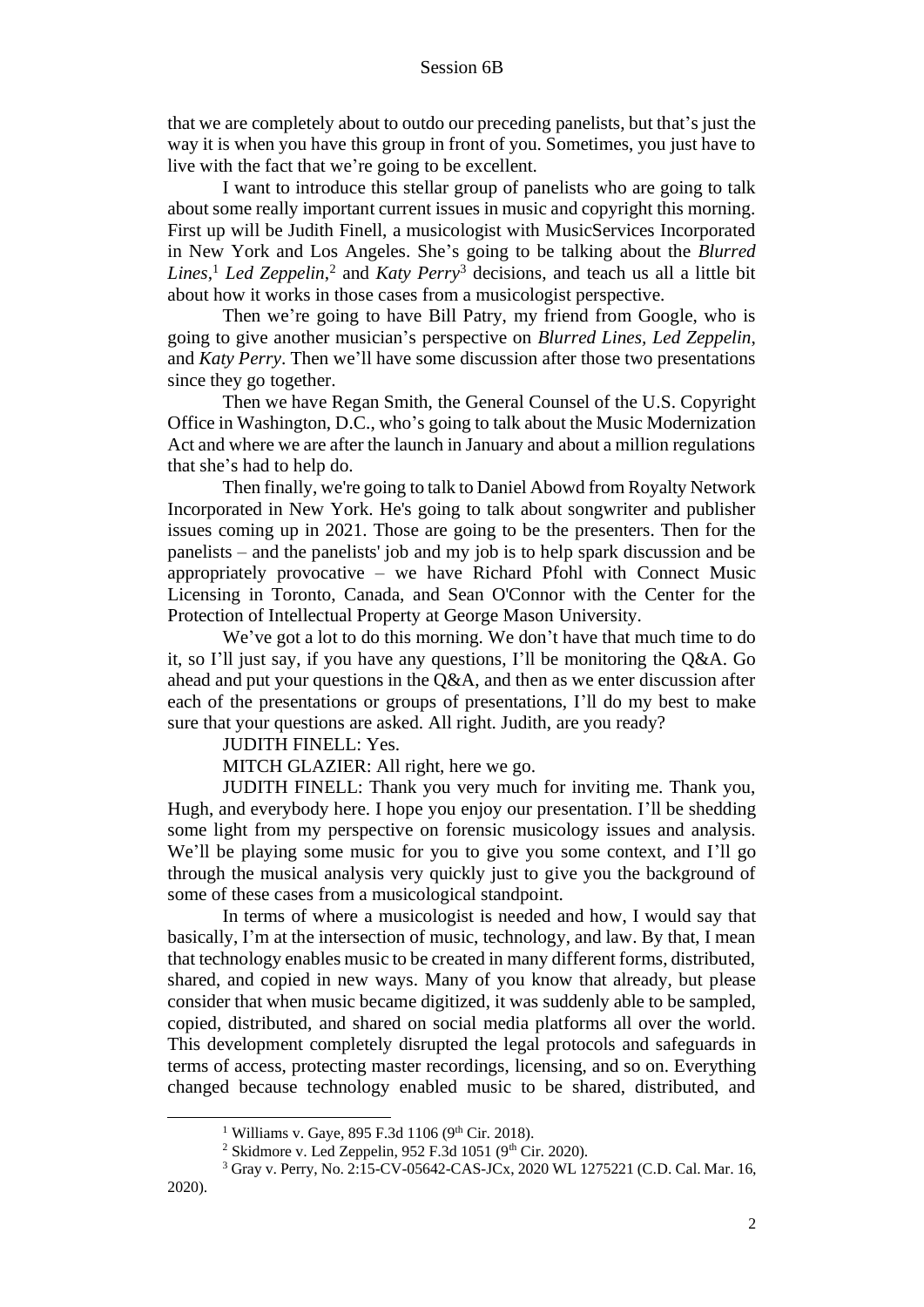created in new ways that didn't necessarily require the permission of the originators of an initial musical work that was infringed.

That's where we are today. Some of the cases that I'm talking about have nothing to do with the latest developments in technology. They are more classic music copyright cases. I'd say that *Blurred Lines*<sup>4</sup> is actually in that category. I don't feel that *Blurred Lines* came into being necessarily due to any of the new technological advances, though it did in certain ways, in terms of engineering.

Really, what I see as important here is from my standpoint as a musicologist. I look at the composition first before I look at a recording or anything that evolves from that composition. Whether I'm looking at a recording or if I'm looking at the underlying work, I always start with melodic pitch, unless there is no melodic pitch to be discussed, such as in spoken music, and we'll get to that later.

At the top of my list is always the question: is there a melody and are there pitches, in other words, tones, connected with that melody? Melody is really defined as pitch plus rhythm. Sometimes there's no pitch, but there's usually rhythm because music exists as sound in real time, so it has a duration. Those are two of the elements that I always consider first.

Then, after that, as elements coincide with one another and there are multiple pitches and rhythms coinciding, we have harmony, which is chords. This list [slide shown] is basically the way in which I would analyze most musical compositions and compare them to one another based on my own particular training, but it is also in a hierarchical order of musical significance. Though it doesn't always perfectly apply because music, like any creative art, continues to evolve and develop with the minds, creativity, and talent of those creating it.

Let's talk about the *Blurred Lines* case for a few moments, although it's been talked about for years now. I think it's important to go back to some of the musical elements in the *Blurred Lines* case and describe how I saw the musical comparison for context. We'll listen first to *Got To Give It Up* for a few moments, which is Marvin Gaye's song, and then we'll hear for a few moments the song *Blurred Lines.* You will all have your own reactions as to whether or not they sound alike. There's been a lot of discussion on both sides of the aisle as to what sounds alike in them, and whether the similarity is merely style or compositional. If you think about that hierarchy I just showed you, I'll do my best to illustrate to you how I saw the musical comparison. Please listen with me to *Got To Give It Up* and then *Blurred Lines* for a minute.

These are the recordings that I received about three years before the initial trial took place in Los Angeles. I receive recording comparisons every day, and this one did not seem like anything different from normal initially. I listened to the two songs and I heard the most obvious similarities right away before I looked under the hood. You've got cowbells, you've got certain other stylistic similarities, you've got a similar pulse going through, but that's not what I normally investigate. If that were all I thought were there, I would have said, "Well, you have two generically similar musical works, but nothing concrete, no real what I call 'musical content.'" In other words, if I dissect them, and transcribe what's going on in these recordings, do I find pitches that are parallel? Do I find rhythms? Do I find harmonies, etc.? That's really my job: to

 $4$  Williams v. Gaye, 895 F.3d 1106 (9<sup>th</sup> Cir. 2018).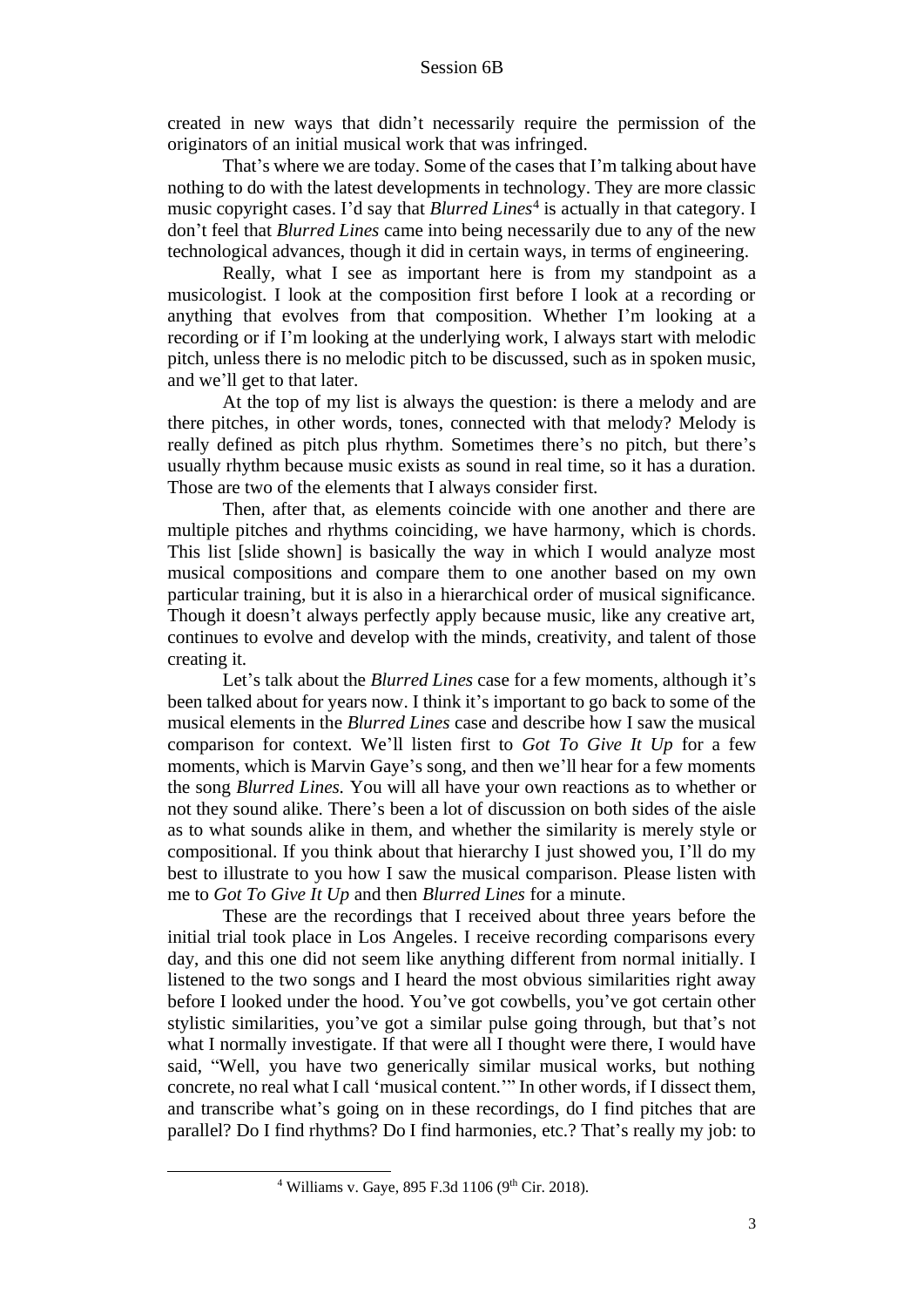filter those more technical elements that in fact are what comprise one musical work as compared to another.

That's where I started, but the recordings you just heard, at least the one on the left, *Got To Give It Up,* was not allowed to be played in the courtroom in its entirety by the judge, and that's what we're going to talk about a little bit here.

The opponents were successful in barring the recording for many legalistic reasons. I'll just say that basically, we were not allowed to play the Marvin Gaye recording in the courtroom. In a way, the challenge to a musicologist became greater because somehow – I had to help a judge and jury understand what was involved with these two works when they could only see the lead sheet written by the Marvin Gaye parties when they were securing their copyright, but actually, not by Marvin Gaye himself. Yet, the full recording of *Blurred Lines*, Pharrell Williams' and Robin Thicke's song, could be heard.

This went back and forth between the attorneys all the way up to the eve of trial. Eventually, the judge agreed to allow exhibited anything that was represented in the deposit copy lead sheet itself, which was a very bare-bones skeletal document, not even as complete as ordinary sheet music. However, if it appeared in the lead sheet, we could play that part of the recording in court. We were actually allowed to create a reduced version of the recording, which I was permitted to produce and extract so that I could use it as an exhibit, along with my playing the piano and illustrating to the jury what I felt were the important elements of similarity.

The elimination of the recording was definitely a huge challenge, especially the reliance only on the lead sheet, but in the end, it actually backfired on the opponents. It enabled the argument to be focused for the jury on only the similar features, instead of playing a four-minute song, and then helping a jury with no musical training whatsoever to isolate an individual feature when there may be 10 instruments and singers all sounding at one time.

In a way, this limitation enabled me to help them really see under a musical microscope, what was there. It was something I'd never encountered in any other trial, and I hope never to encounter it again, but we were able to create a new approach. My challenge was to educate a jury that was not musically technically educated and help them understand it.

I'm going to show you a handful of the key exhibits. I really saw this as a musical composition case, with both Marvin Gaye's and the opposing composition containing several features in common, which I referred to as a "constellation" because of their impact on and interaction with one another in similar ways. There were certain similar features that were consistently present in each song. In Marvin Gaye's song and in *Blurred Lines*, it included the combination, which I called the "heartbeat" of the song, of the bass and the keyboard, and the way in which they shared many of the same pitches, rhythms, harmonies, and all.

We were allowed to play this in a brief way in the courtroom, but the judge made it very clear at the end of every day, as he thanked the jury for its service, stating, "Please do not go home and listen to Marvin Gaye's song." I do not know if the jurors did listen to the song at home or not. The judge did say, basically, "I don't want to hear Marvin Gaye's voice in this courtroom, although, you will hear it on some of these examples," but the musical examples were deliberately very brief. Then I was allowed to analyze them for the jury.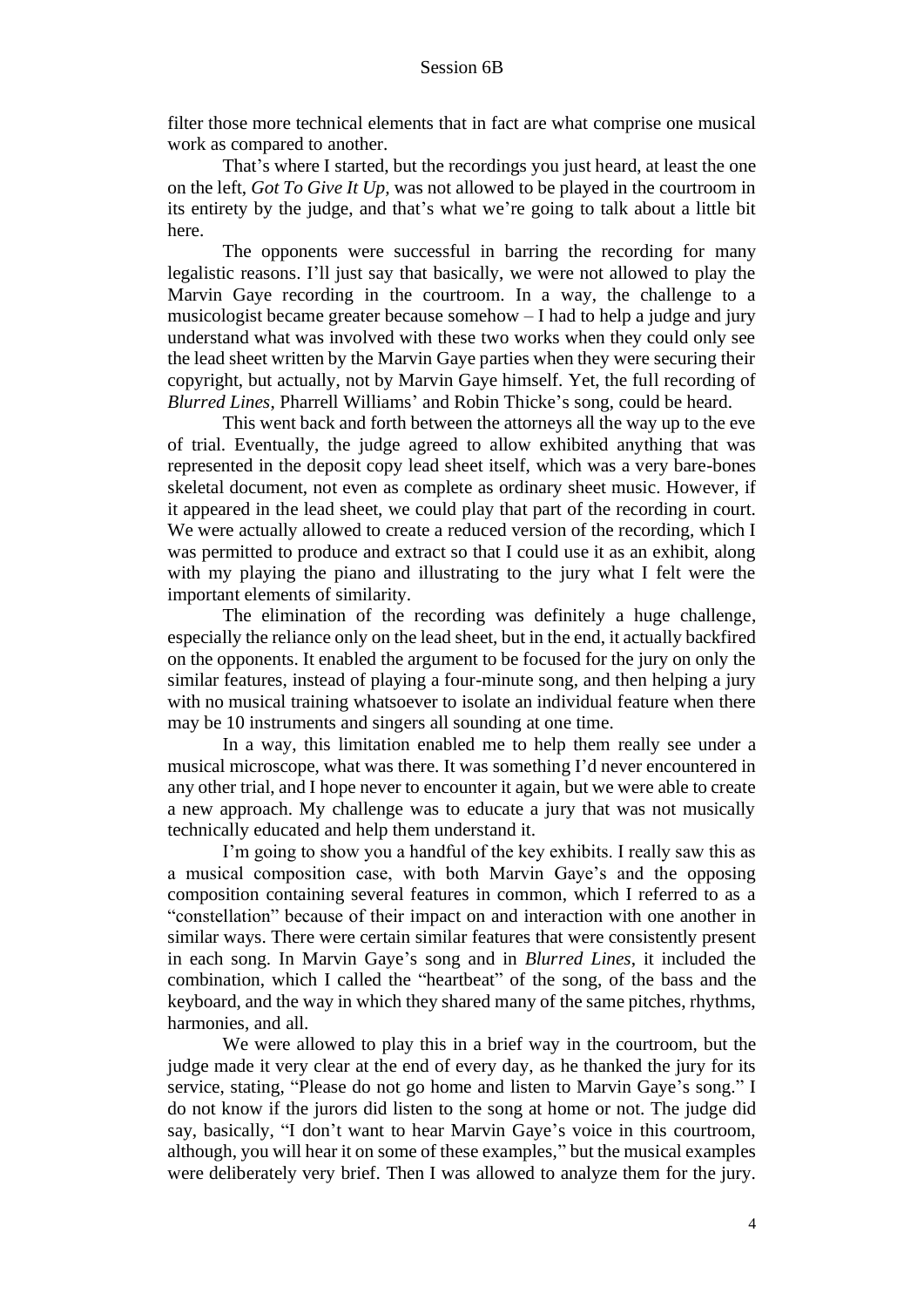You can hear a little bit of each, and this is what I called the "heartbeat" of each song, it's that pairing of bass and keyboard and the exact rhythms, harmonies, and pitches that they are playing.

[*Got to Give It Up* by Marvin Gaye instrumental]

[*Blurred Lines* by Pharrell Williams instrumental]

You can hear they're not identical, but when I analyzed them and transcribed each, they had most of the same primary pitches. Each of them also played chords in the keyboard that were on what I refer to as the "off-beats," meaning that there are four beats in the bar of each song and there are two strong beats, which are beats one and three, and there are two off-beats, which are the alternating beats, meaning beats two and four. Each song played its chords in its keyboard instrument on beats two and four, and those chords were the same chords. That combined with most of the same bass notes, though not identical, teaming to drive each song forward as a kind of pulse of the song and something that relentlessly continued through almost every bar of each song.

Another similar feature that they had that was pretty surprising in popular music was called "word painting." Word painting is not an unusual feature in classical music. It has been used going back to the Renaissance, as a way that composers can symbolically represent a word in a lyric by musically illustrating what the word is depicting. For example, a religious anthem may contain lyrics describing going up high to heaven, and the melodic line may rise up to a higher and higher pitch. Or, the lyric may describe descending to hell, and the melodic pitch may move down lower and lower and lower, to illustrate musically what the lyrics are conveying.

Now, that's commonly done as a device in classical music across many cultures, but it is rarely done in the arena of popular music in which both Marvin Gaye inhabited, and in a way, what Pharrell Williams was, shall we say, imitating, here. Marvin Gaye had a series of three sets of words, "Move it up"/"turn 'round"/"shake it down." He sang them in a certain way. His melody went down when he sang the word "down" and went up when he sang the word "up."

This word painting was replicated in Pharrell Williams' song, because Pharrell Williams also had three sets of similar words. They were in a different order, but when he sang those words, they also landed on most of the same pitches as did Marvin Gaye. Pharrell changed the order of the same words as Marvin Gaye, thus, "Shake it 'round"/"go down"/"get up," but those main words, those action words were close to or identical, and they use the same melodic word painting. Functionally, they were completely the same in that one was right before the beginning of a deviation section, which I'll describe in a moment, called the "parlando" section in Marvin Gaye. The other song also book-ended a deviation section as a separate rap section by a third-party artist named T.I. They both had this book-ending function right before in one and right after a section that didn't exist before or after that in either song.

That was fairly stunning. This word painting was very, very parallel and they did sound alike. For the jury, I was allowed to create a mashup, in essence, that alternated between Marvin Gaye singing "Move it up" and then the other song "Get up," etc. I was allowed to make a kind of A-B comparison of these three sets of lyrics.

As I say, this word painting occurred, in one case, right before this very unusual section of Marvin Gaye and right after the very unusual section in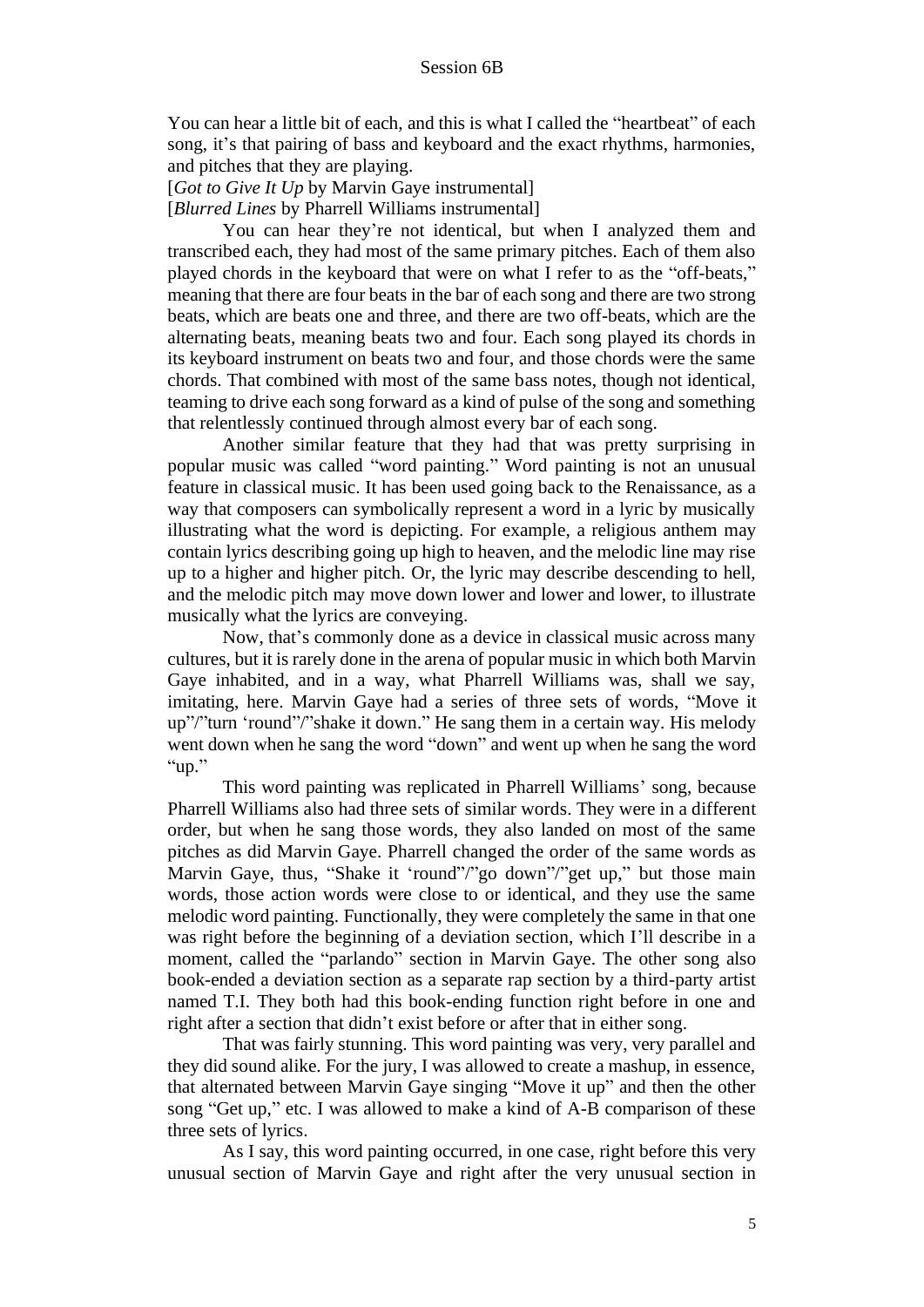*Blurred Lines*. Why was it unusual? Because in Marvin Gaye's song, he's known, if you've heard his music, for his very wide-ranging vocal lines where he sings notes that are 8-10 notes apart. He often uses falsetto. He was a very agile and fluid kind of singer, but there was this one section of his song here that stopped dead from that kind of singing and that kind of melodic writing and was a chant on either a single pitch, like a monotone or his biggest range was three notes apart, as opposed to 8 or 10 notes. This occurred at one specific stopping point in his song and it went on for 15 bars, and then it started up again just like the song before and after that section. It was a deviation due to its abrupt change to a half-spoken, half-sung way of performing. That in music is called "parlando," meaning half-sung, half-spoken.

What was stunning was that the opposing song, *Blurred Lines,* did something similar. It showed on the lead sheet. I saw that exactly at the same bar and the same millisecond on the recording, *Blurred Lines* also stopped, and in came a completely different singer from Robin Thicke who was singing melodiously before and after, and it was a spoken rap. A completely spoken, non-sung rap by T.I., a rapper. That went on for exactly 15 bars and then it stopped at exactly the same millisecond as Marvin Gaye's song stopped his parlando, and then came the word painting as a transition, which we call a "bridge" in music.

The word painting was a bridge in both songs. The deviation was in the same place in both songs, and it was such that I actually believe that *Got to Give it Up* was the template for *Blurred Lines* and I described that in the trial.

To close, this exhibit [slide shown] is really how I wanted to illustrate the constellation to the jury, and I would just say that I had a challenge because the jury couldn't hear the entirety of the Gaye recording. I felt that most people understand visuals and retain visual information more easily than audio information if they're not trained musicians. This is basically a road map of every bar in *Blurred Lines* and exactly where this constellation of elements occurred, in which bar. You'll see that some colors are wider than others, meaning they occupy more bars, while some occupy fewer, and this is the exact location bar-for-bar totaling 130 plus bars of *Blurred Lines* where the elements are shown where they are similar to elements directly parallel with Marvin Gaye's song. This is what I left for the jury to consider.

The outcome of this has, of course, filtered into other cases. The judge in one of the original *Led Zeppelin* trials cited the decision about the lead sheet, 5 for example. I'm just going to play this for a moment and then there's another case, the *Katy Perry* case<sup>6</sup> in which the whole combination of constellation and style came up, which is something of a misconception of, I believe, the *Blurred Lines* case. It isn't mere style, it really is compositional features that are similar, but this is how it's been discussed. Let's listen to Led Zeppelin and then Katy Perry for a moment, and then I think I should turn it back to the other panelists. [*Taurus* by Spirit instrumental]

[*Stairway to Heaven* by Led Zeppelin instrumental]

I was not a testifying expert in this trial, but I would say that what they were comparing were those introductory bars in terms of the arpeggio, meaning

<sup>5</sup> Skidmore v. Led Zeppelin, No. CV 15–3462 RGK (AGRx), 2016 WL 1442461, 15 (C.D. Cal. 2016).

<sup>6</sup> Gray v. Perry, No. 2:15-CV-05642-CAS-JCx, 2020 WL 1275221 (C.D. Cal. Mar. 16, 2020).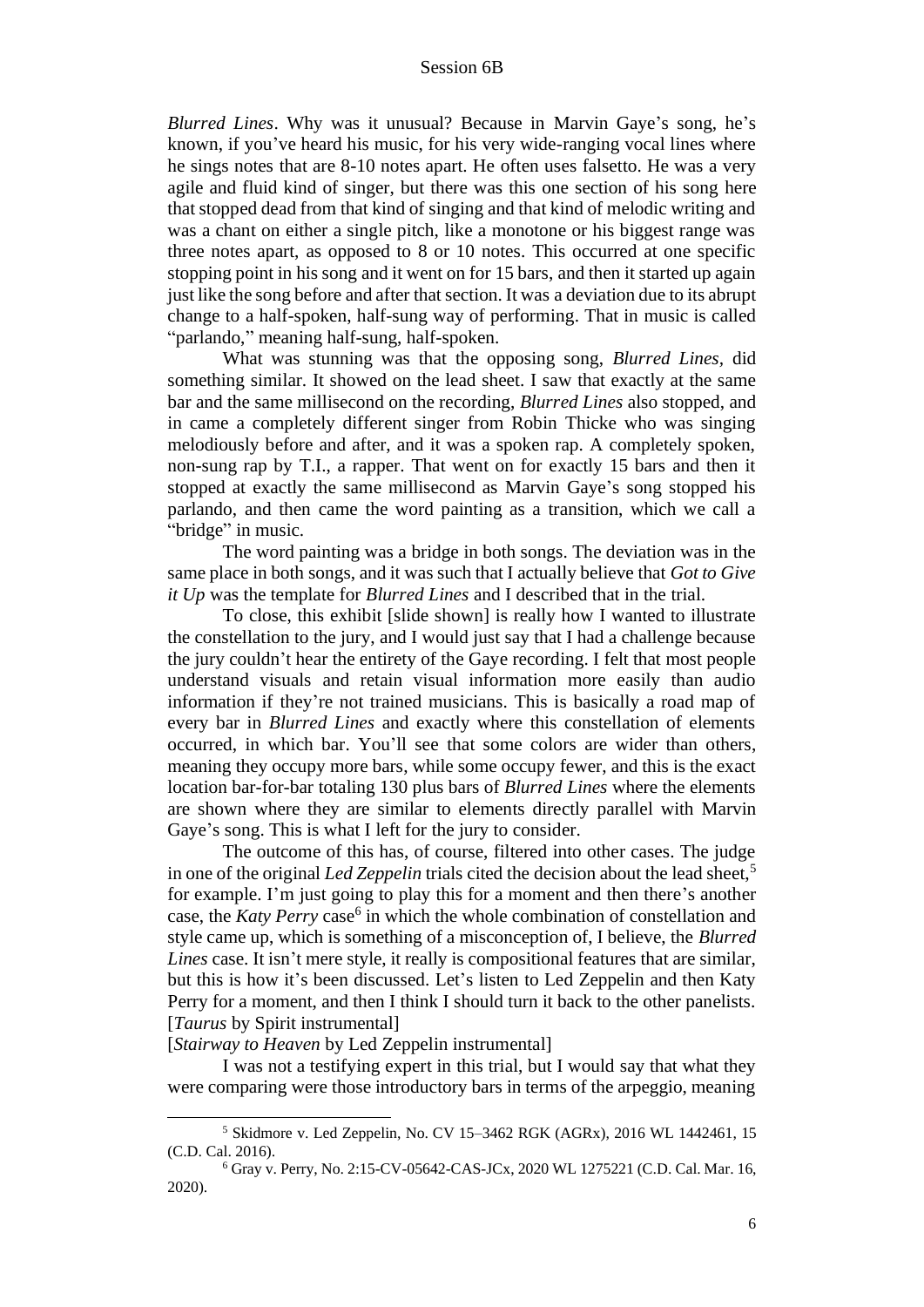playing the individual notes of the chords on the guitar, and the descending chromatic line. There was powerful prior art that was asserted. There were limitations in terms of what was included. The lead sheet issue came up again in this case and, I believe, the judge did cite the *Blurred Lines* case.

Recently, there was a decision in the *Katy Perry* case. It has wound its way through various levels of the courts also. Again, in a way, this case was probably impacted by the decision with the *Blurred Lines* case in which the experts cited similar features of an ostinato, which is a repeated single melodic line. In this case, it was an electronic melodic line that was very similar between the two, but eventually, it was seen as not anything more than what was called a "musical building block" by the judge.

The opinion focused on the idea that if you have a collection of similar features that are not seen as individually protectable, then the case could be lost on that basis. I believe that's what happened here. Let's listen to each of them for a moment to contextualize.

#### [*Joyful Noise* by Flame playing]

[*Dark Horse* by Katy Perry playing]

I think you can probably hear that electronic repeated melody, what is called an "ostinato" in each. Those were compared, and they are almost identical, but again, it was not seen as original enough by the deciding parties involved.

This is normally what I'm asked to do at a trial: perform an educational role in order to enable jurors and judges to understand the complexities and technicalities of music. Thank you for your attention. I'll turn it back to the rest of the panel.

MITCH GLAZIER: Thank you, Judith. That was really great and really interesting. Everybody has their own personal subjective thoughts about what's inspired versus what is copied. The question is, is there some way to rationally move forward in some objective way in these cases? I'm going to turn it over to Bill Patry of Google who's also a musician in his own right and see whether or not he can provide any ideas and answers for us.

BILL PATRY: Thank you so much, Mitch. I'm very happy to be here. I regard you as a treasured friend. I'd be on any panel that you're the chair of. I've known Judith, I think, for decades, going back to the days when the Copyright Society and the meetings were in Montauk and then Bolton's Landing. I've been able to hear many presentations by her, and they've always been quite informative.

I'm a musician, I've been a classical musician since I was six years old. I have undergraduate degrees in music theory and composition, so nothing I say here, I think, can be misattributed to my employer, because I'm not going to talk about fair use and software APIs, thankfully, just music, which is my great love. I also have a 19-year-old daughter, who's a classical musician. She's been one since she was seven. Coincidentally, she's taking at university this semester, a pop music theory class, so we've had a lot of time to actually talk about these particular cases, and break them down, and figure out how we think about them.

On the *Blurred Lines* one, for me, even listening recording to recording, which is not the way to do it, I don't see any similarity beyond genre or style. If you look at it from lead sheet to recording, as I think you have to, and I think Regan's going to explain why that's the case, then I don't think there's copying of anything that's protectable. I wouldn't have even let it go to a jury. As much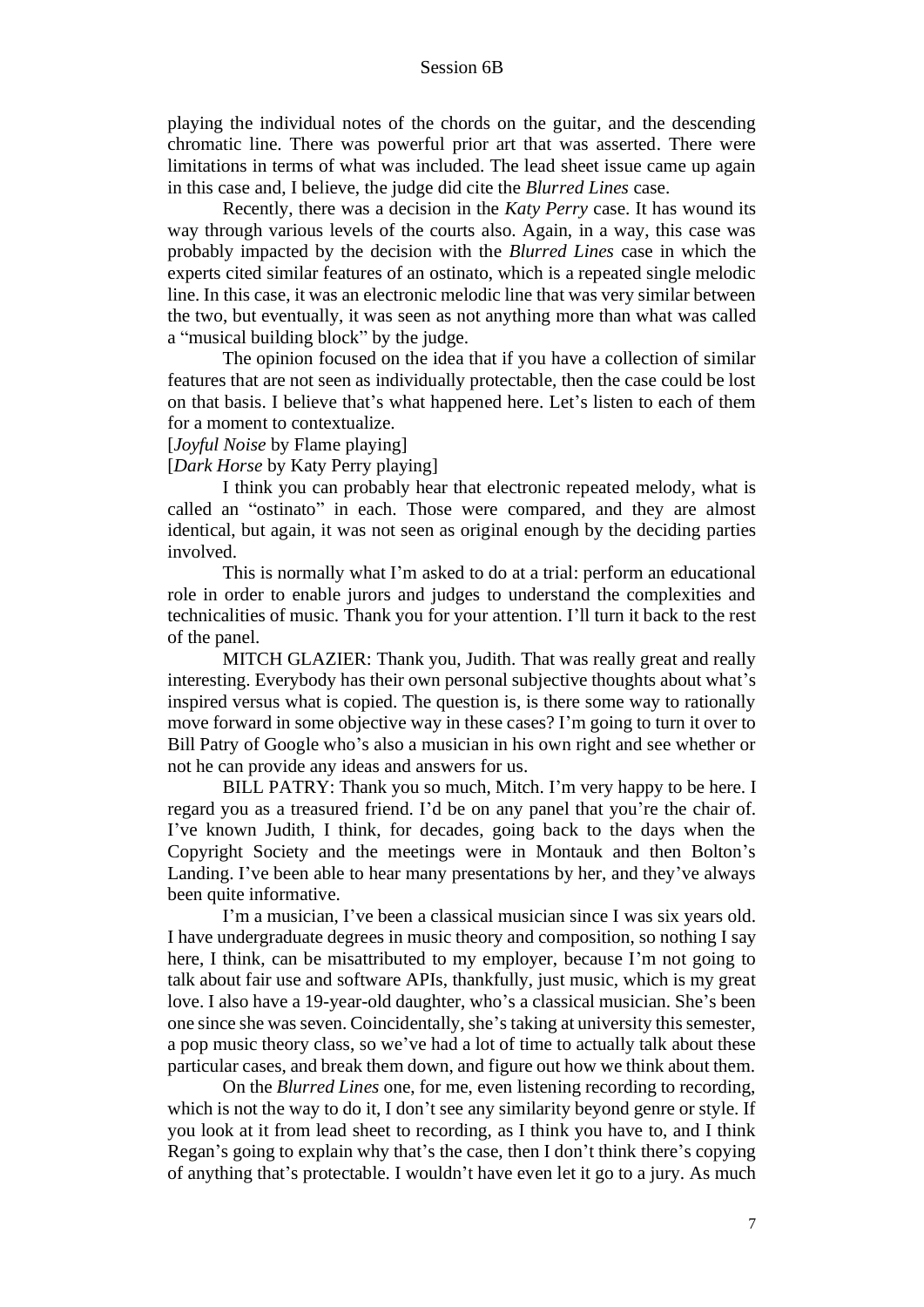as I love juries, as much as I vehemently disagree with a recent opinion that says review of juries is de novo, I wouldn't have let this go to a jury at all. If you compare, as you have to properly, the lead sheet of plaintiffs works to the defendants.

On the issue of word paintings, which as Judith mentioned is a very common thing in classical musical, in fact, the Renaissance time, and classical music, Beethoven's *Pastoral Symphony* or Berlioz's *Symphony Fantastique*. It's just a technique. It can be a good technique, it can be a hackneyed technique, it could be a cliché, whatever it is, it's just a technique.

As a technique, it can form the basis for any infringement analysis. In terms of the singing, the Marvin Gaye singing, which I happen to like a great deal too, I don't think that the word painting as a part of how he sung things, was really a part of the case, since it was about lead sheets so it wasn't a sound recording case. It was a musical infringement case, in which the scope of the copyright, for historical purposes, was really limited to what's on the lead sheet. However great his performance was, that shouldn't have been a part of the case.

One of the concerns when you play things side by side, just recording to recording, is you're not listening to the actual works, that were the issue in the case. The words weren't the same. In terms of the value the experts have, and they have a lot of value in cases, when you display things visually and with colors, my concern with that is that a jury, which maybe doesn't read music, the comparison is of colors. You're looking at a chart that has all these colors. It's a chart that has a lot of similar greens or similar blues or whatever. Oh, well, sure, there's too many greens, there's too many blues, but that's a representation. It may be a good representation in terms of what a musicologist may think, but for a jury, you're not comparing visual works, you're comparing musical composition.

I think there are a lot of problems in the *Blurred Lines* case. Maybe there is a desire because you might think that the two recordings are the same, so you're going to try and see how those similarities might have existed the sheet music, but to me, that case was really wrongly decided. I wouldn't let it go to a jury. It's hard to feel sorry for Robin Thicke. The stuff that he said about what went on in the recording studio and the blatantly misogynist lyrics, this wasn't a Cyndi Lauper's *Girls Just Want to Have Fun* in terms of the lyrics, but that's not a part of the case. If you do it on the straight law part of it, I would never have let it go to the jury.

Led Zeppelin, I love the en banc opinion,<sup>7</sup> I love Judge McKeown. I think she's an astonishingly fantastic judge who has an amazing feel for copyright and who is doing the Lord's work in helping get rid of some of the bizarre things in the Ninth Circuit, like the inverse ratio rule, which has been one of my mishegosses, one of my obsessions for a long time. The fact that she got rid of that not only gave me great personal happiness, but I think did a great deal to take care of some of the problems that have occurred in these music infringement analyses.

When you have a lot of access to something, or even say, "I was inspired by that work," that's going to be something that might affect people. If you have a very clear view of how the infringement analysis works, that might not happen. For me, the big thing was definitely getting rid of the inverse ratio rule.

<sup>&</sup>lt;sup>7</sup> Skidmore v. Led Zeppelin, 952 F.3d 1051 (9<sup>th</sup> Cir. 2020).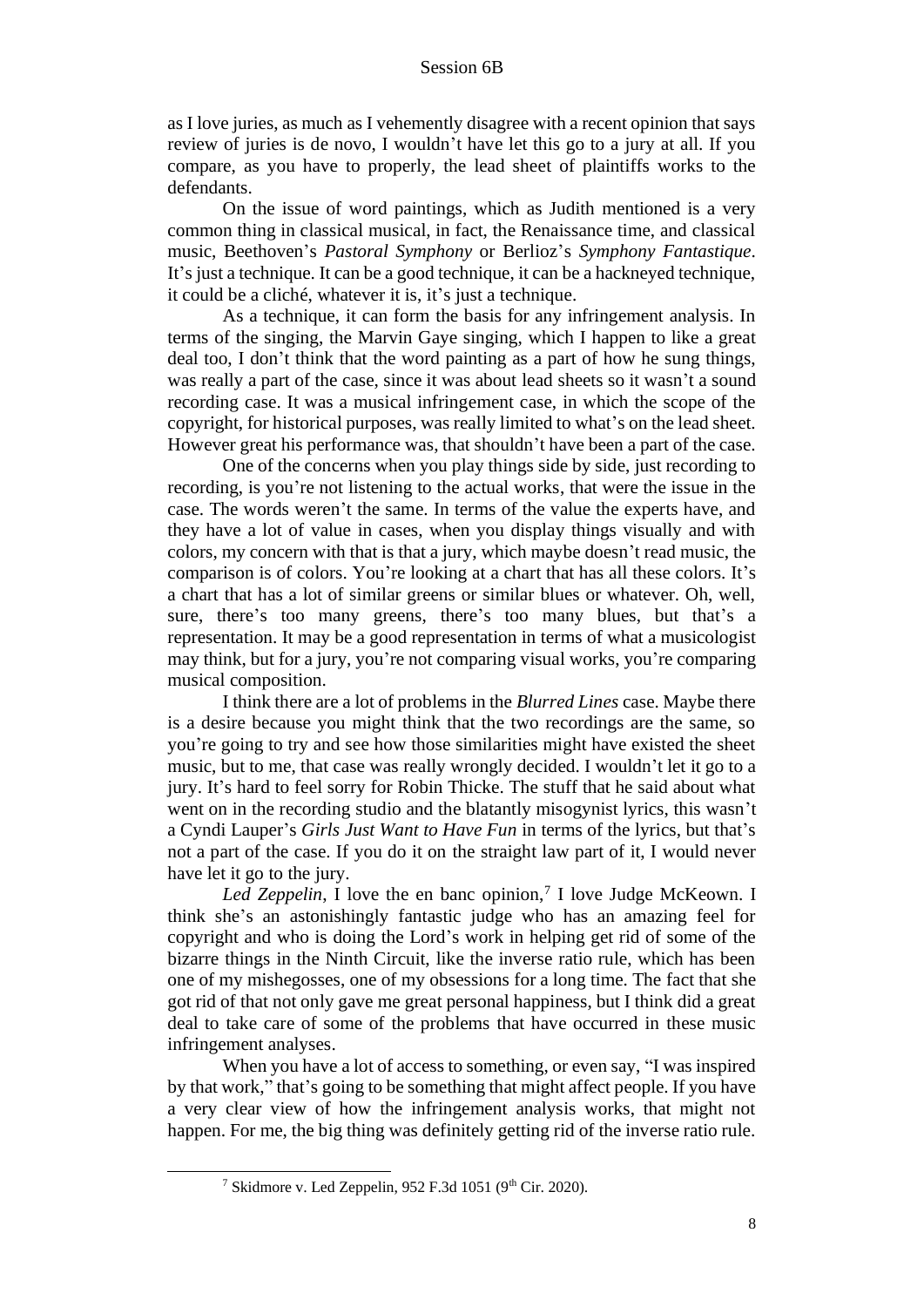On *Katy Perry*, I don't think there's any evidence of access. Things were on YouTube, that's great. How many people look at particular things? It doesn't even matter if there were a million views of something when there's 12 trillion works that are out there. I think access to be something that's meaningful, there has to be evidence of actual access or access so amazingly deep that you can say, anybody who is listening to anything would have heard it. I don't think there's any access, but beyond that, I don't think there's any copyright [sound cut].

Indeed, for me, the two works are so formulaic that I didn't know that you could have anything that was protectable in either of them. Maybe there's a constellation of protection there, a sort of a starry night form of protection. Clearly, there wasn't anything protectable that could have been done.

On that line, I think Judge Snyder's March 16, 2020 opinion in the *Katy*  Perry case<sup>8</sup> is helpful for figuring things out that this panel is trying to figure out. I say that because she goes through a lot of the various Ninth Circuit opinions on substantial similarity. In doing so, she points out the real problem for me, which is that in the Ninth Circuit, it's a really convoluted artificial system of substantial similarity. The opinions are on their own incomprehensible, but then every new incomprehensive opinion tries to distinguish the less incomprehensible opinion.

I don't know how you can have rational decision-making in the Ninth Circuit with the system that they have. If I could wave a magic wand, I would have them get rid of their entire case law on substantial similarity and start over again. In particular, I would have them do this, they need to get rid of the extrinsic-intrinsic test. That is just a bizarre test. It goes back to the 1977 *Sid & Marty Krofft* opinion,<sup>9</sup> but sort of morphed Rube Goldberg-like into this morass of case law, in which the test isn't even the same for each subject-matter. You've got to go through – is it literary work, is it visual, is it musical?

Judge Snyder's opinion goes through this, and she was like, "I can't figure it out." I don't blame her, I can't either. They should really just stop having extrinsic-intrinsic, which also I think distorts the role of juries and distorts the rule of allowing things to go to summary judgment. I think, in connection with that, they need to stop basing their analyses on the artificial idea that there are objective and subjective similarities. It's a fact issue, generally.

You can say, as a matter of law, that this is not a protectable feature, but generally, these are subjective of inquiries in which reasonable people can disagree. I totally accept it. Judith believes there was substantial similarity in *Blurred Lines*, I don't. Okay, that's a subjective fact thing. It's not an objective thing at all. There's no objective truth to this, so you need to get rid of it.

Dissections is another thing I'd get rid of. Leave that to elementary school science classes and frogs. It has no role in musical works, which are integrated works. That's why we love them. That's why they mean something to us. Why they mean something as a whole. They don't mean something like you dissect a frog. You can dissect it if you like, but what you're left over with is not music. You're left over with pieces of things. It's the whole, to me that

<sup>8</sup> Gray v. Perry, No. 2:15-CV-05642-CAS-JCx, 2020 WL 1275221 (C.D. Cal. Mar. 16, 2020).

<sup>&</sup>lt;sup>9</sup> Sid & Marty Krofft Television Prod., Inc. v. McDonald's Corp., 562 F.2d 1157 (9<sup>th</sup> Cir. 1977).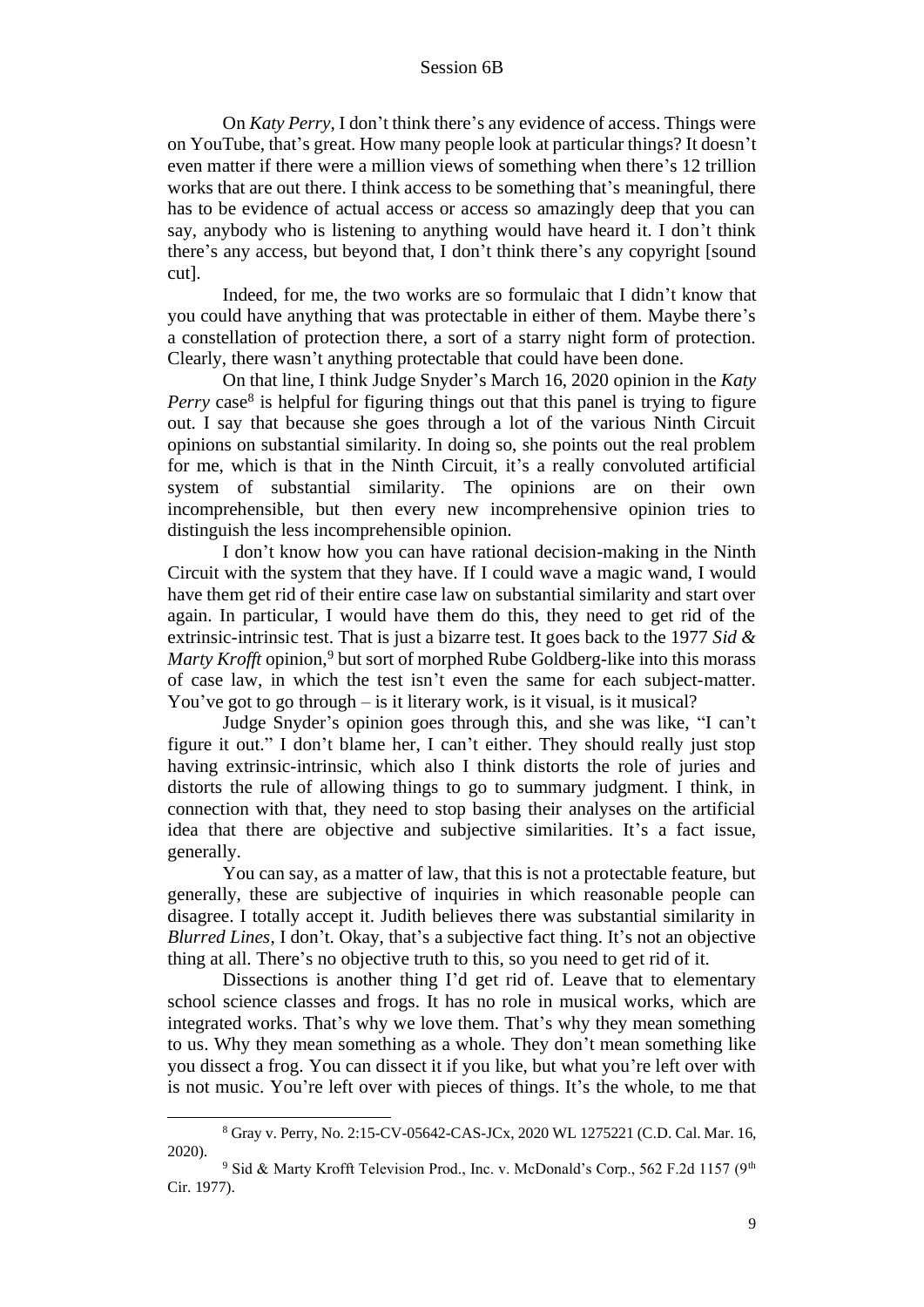really narrators the idea of selection and arrangement in musical composition. It doesn't make sense to me though. We do it for compilations. We do it because the statute says so it says, "A compilation is a selection and coordination of things," but that's not what music is. Music is an integrated whole, which gives us certain emotional reactions because of that. You can't slice and dice it like you can the white pages of a telephone directory. I will also say that that next we should declare all ostinatos and baselines unprotectable and really just can't form the basis for an infringement analysis. Let's just put that in the past.

I would do the same thing for cowbells. Then I know Bruce Dickinson said, "We need more cowbell." I don't know we ever need any cowbell, certainly less of it. Shouldn't be a part of any infringement analysis. So in total, I would do this. I would make it as simple as possible. The Second Circuit has a much simpler way of doing this and speeding things more simply I think will lead to better guidance for juries and really better opinions. Making things super complicated like the Ninth Circuit does, I think doesn't do justice to plaintiffs or defendants. That's my take on it.

MITCH GLAZIER: Sean, let's start off the discussion here, procowbell, anti-cowbell, where do you come down here?

SEAN O'CONNOR: Wow. Just so much and so little time. Cowbell is important. [laughs] I would say that one of the challenges is that Bill gave an excellent description of coming at music from a classical European perspective —that's probably not surprising because that's his background—while I come from more from a popular music background and what a lot of people create there—especially in African American music—starts from the rhythms. A percussion ensemble can have compositions which are then copyrightable even though there is no melody or harmony.

Here's the challenge, because we don't have a lot of time. The lead sheet issue is that unfortunately, for artists like Marvin Gaye, their publishers transcribed what they composed by ear. They were not trained in sheet music notation. It's been unfair for a lot of those artists and their estates that now they're stuck with these lead sheets that just give a melody line. At least in Gaye's *Got To Give It Up*, the lead sheet has the core bassline written out.

Most of the stuff that Marvin Gaye was composing had important elements in addition to the main melody line, such as really interesting basslines. I like basslines and repeating riffs. Lots of other parts, the cowbells, things like that, if those are original compositions, they should have been captured in a conductor's score, a full score, for copyright registration. As you may have noticed, when a conductor is leading an orchestra, the score they are working from has all the lines with different instruments. That's what should have happened, and it didn't happen for much Pop music. There are some reasons why the lead sheet practice happens commercially, but that's really the problem here. We need to worry about, "Can we go back and fix the abbreviated lead sheets for some of these artists?" That's one of the challenges, in *Blurred Lines*, in the *Led Zeppelin* case: for me, the most important parts were, unfortunately, left out. The lead sheet issue is a major problem for a lot of these artists and I think that's going to be a problem continuing forward.

MITCH GLAZIER: It is really fascinating because as Bill said, it is somewhat subjective. Everybody has opinions about music and whether you're listening to a recording or trying to visualize a comparison in court, this can be really difficult.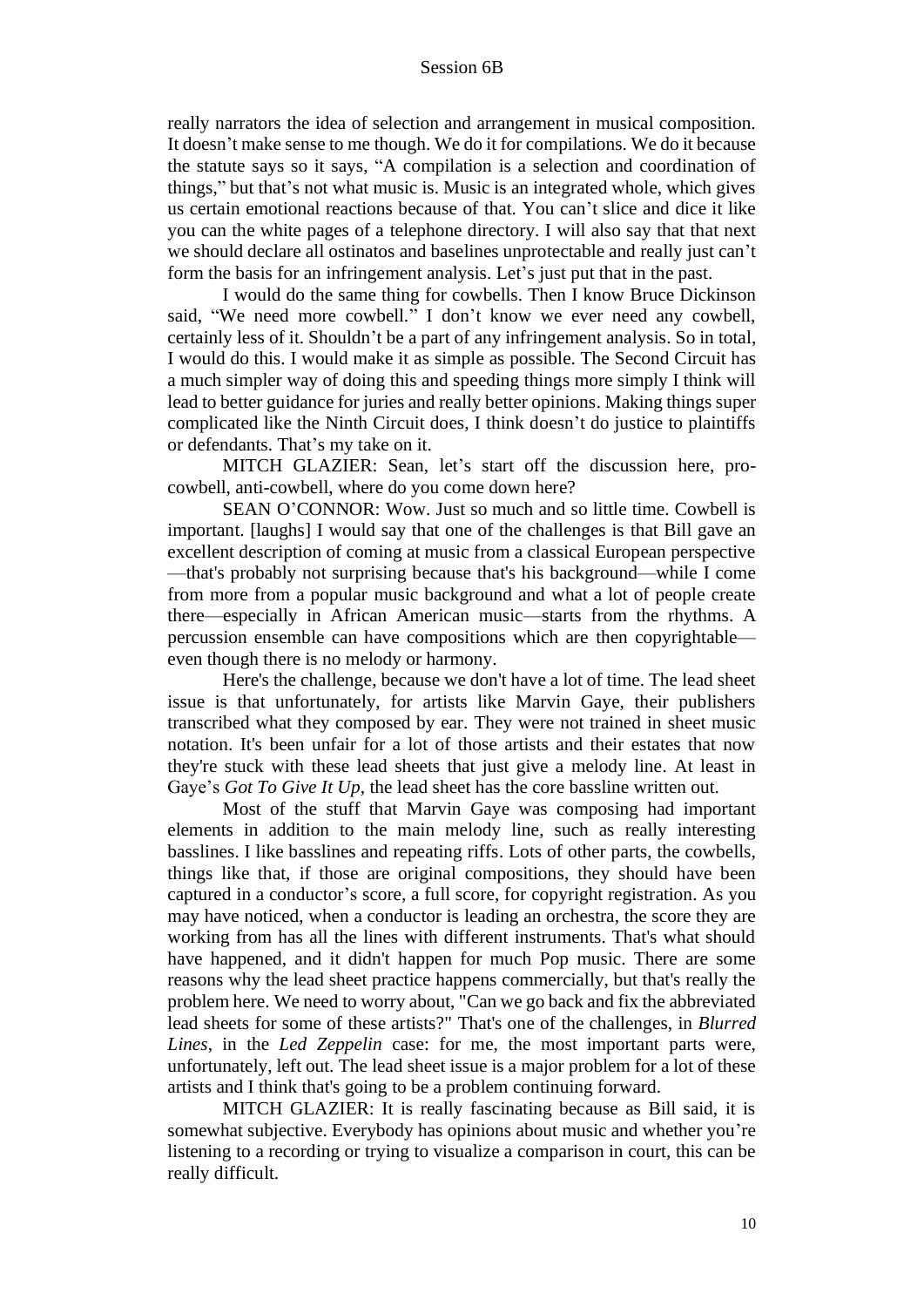A while ago when *Blurred Lines* was going on, somebody came to me with an idea that was pretty interesting, which was, "If these cases make it pretty easy to find infringement from a policy point of view, should people consider limiting damages to what the composer would have received under Section 115 of the Copyright Act rather than all of the damages because of the potential stifling effect of those kinds of damages if these cases are very easy to determine."

I have no idea if that's the right answer or not, but I thought that it was just an interesting thought to put a pin in. Let's move on from substantial similarity and the *Blurred Lines* set of cases. Now talk about the Music Modernization Act. Regan Smith, you have, I think, written 70 million lines of regulations over the past year on the Music Modernization Act, and the MLC, the Mechanical Licensing Collective, is now launched. Why don't you paint a picture for us as to what we're going to see going forward here?

REGAN SMITH: Great. Thank you. I'm just going to dive right in because there has been a ton going on in the last year and try to paint a picture of where exactly we are and what might be going on. We finished the regulatory marathon as you pointed out. The blanket license became available in January and the MLC this month is about to issue its royalty statements. The watchwords for what we can expect and what we should be looking for are data, transparency, and scale.

I'm going to walk through how these changes are affecting and will affect some different actors in music services and copyright owners and creators, what to look for from the MLC and the Copyright Office, as well as broader policy implications. To start with the digital services, and the reason why am I starting with the digital devices is now they've got the blanket license and they're actually using this.

The Section 115 license has infamously been around since 1909. We all know that and while it was shaping industry negotiations, it was effectively a ghost in the attic because the actual compulsory license terms were not being used so much. We saw an uptick towards the last years of filing notices with the Copyright Office when the copyright owner could not be identified, but we weren't seeing that supplanting the use of direct licenses in the marketplace.

In January, fifty-five digital services filed a notice of license with the MLC. Certainly, many of them are still using their direct licenses, but for example, Apple Music publicly announced that it intends to switch over to using the blanket licensing. What do they have to give in order to use the blanket license? Obviously royalties on a timely basis to the MLC, but the big change is data. There's a ton of data that it is now going to be flowing into a centralized place.

Some of this data again was already on the books, but not being used. Some of these are new requirements by regulation and some of these fields of information include, and to the extent they have it in some cases, sound recording title, featured artist, ISRC,<sup>10</sup> record label, release date version, IPI,<sup>11</sup> songwriter, ISNI $^{12}$  publisher information. For the first time, digital services will have to provide either a URL or other information to enable listening to the sound recording for the purpose of matching.

<sup>10</sup> International Standard Recording Code.

<sup>&</sup>lt;sup>11</sup> Interested Party Information.

<sup>&</sup>lt;sup>12</sup> International Standard Name Identifier.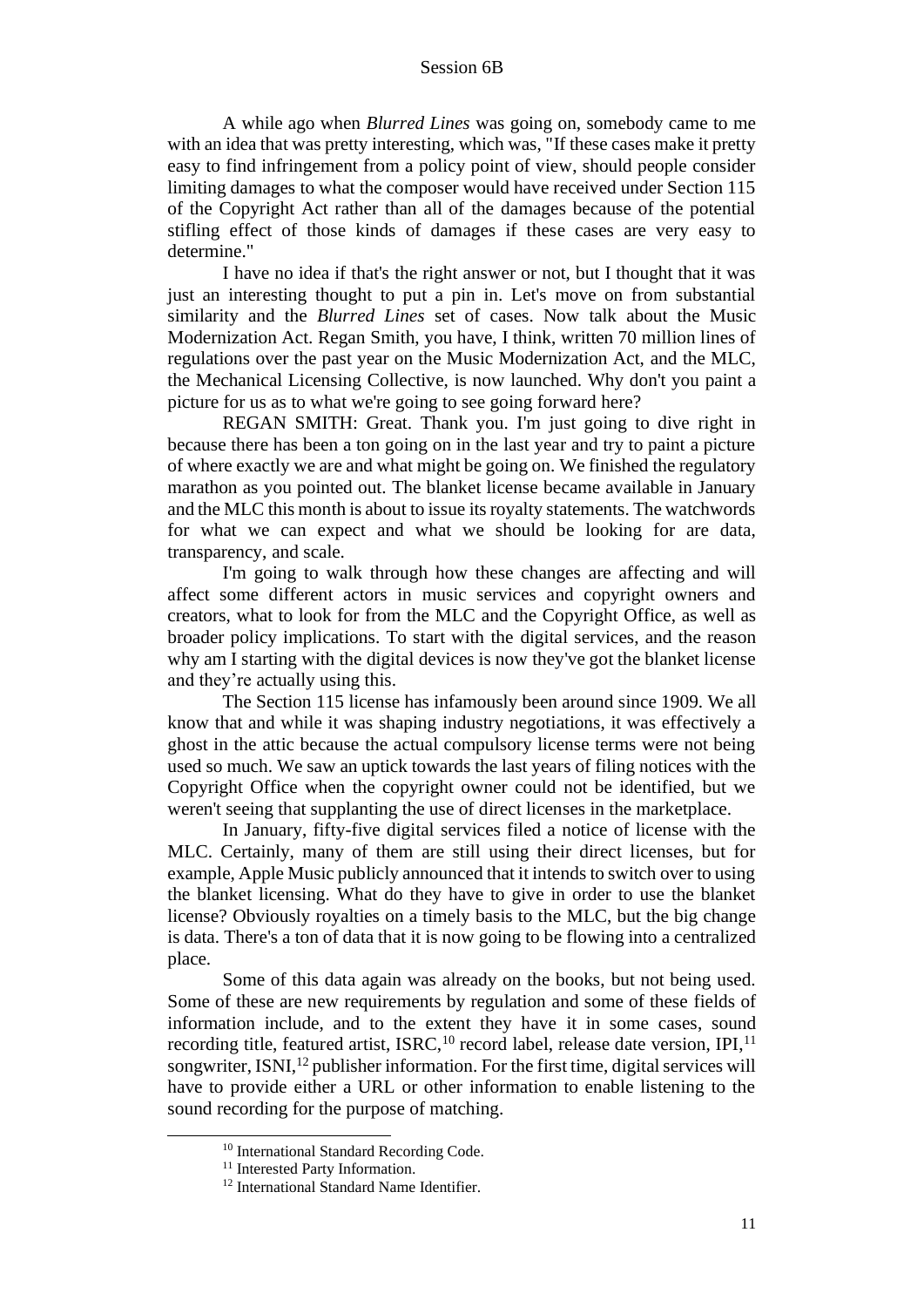Some of this we haven't seen yet because the services have until September to sort it out due to some of the on-ramp activity happening. There's going to be a ton more data flowing into one centralized place. We also saw in February a report of historical unmatched uses, this was the transfer of \$424 million. Along with that, came 1800 data files containing over 1.3 terabytes. There's another second half of that reporting in June.

This is a lot of information that the MLC will be able to process and also to share. What is happening for copyright owners and creators? What are they giving to the MLC? Again, they are giving their data, they're coming forward, providing information about their words, as well as their identity. They are submitting their title, their ownership percentage shares, which will now become publicly available, ISWCs,<sup>13</sup> IPIs, ISNIs, alternative titles, song writing information, as well as administrators, as well as payment information and we hope to see more reliable royalty statements starting this month.

One aspect of the change I want to highlight is for every payee so long as they're entitled to \$5, they will now have an entitlement to receive that electronically, which is a lower threshold than under some comparable systems, and that is intended to help ensure for smaller dollar value creators, publishers, or administrators.

And where's the MLC at, and where's it going? I think that's a good point of pivoting to the future because while it is open for business, but it also is still in startup mode. They've indicated royalty payments will come out by the end of April, but perhaps as soon as next week, they are processing and sharing this amount of data to incentivize participation.

They released a beta database that is publicly available, that I would say is still being populated. It's not clear that beta database yet includes information provided by DSPs<sup>14</sup> in February. It does seem to include the information provided by copyright owners. This database is available in bulk access for \$100 to anyone. They will also provide API access by December of this year by regulation. Obviously, all of this transparency is cabined by countervailing important considerations of confidentiality so there's rules in place to make sure no one at the MLC as well as at the digital services is misusing private or business-sensitive information. How is the MLC doing on participation? Over 11,000 publishers have been reported to sign up and there's more than 18 million musical works in this database.

Is that a good number you might be asking? I think we'll see when they release reports related to matching uses of musical works, but you can compare it to over an excess of 50 million sound recordings on any of these services. Keep in mind, there can also be more than one recording of the same song. Still on the MLC's plate, they reportedly intend to launch the claiming portal in June. They've indicated it will be a little while later before some of these historical uses come out. They've also indicated that they're working on finding ways for non-self-administered songwriters to be able to communicate with their publishers on the MLC.

And where is the Copyright Office at? Right now, we're really focused on our policy study to Congress for best practices to the MLC. A couple of weeks ago, we held public roundtables, and while we synthesize that information, there's a few highlights I can share.

<sup>&</sup>lt;sup>13</sup> International Standard Music Work Code.

<sup>&</sup>lt;sup>14</sup> Digital service providers.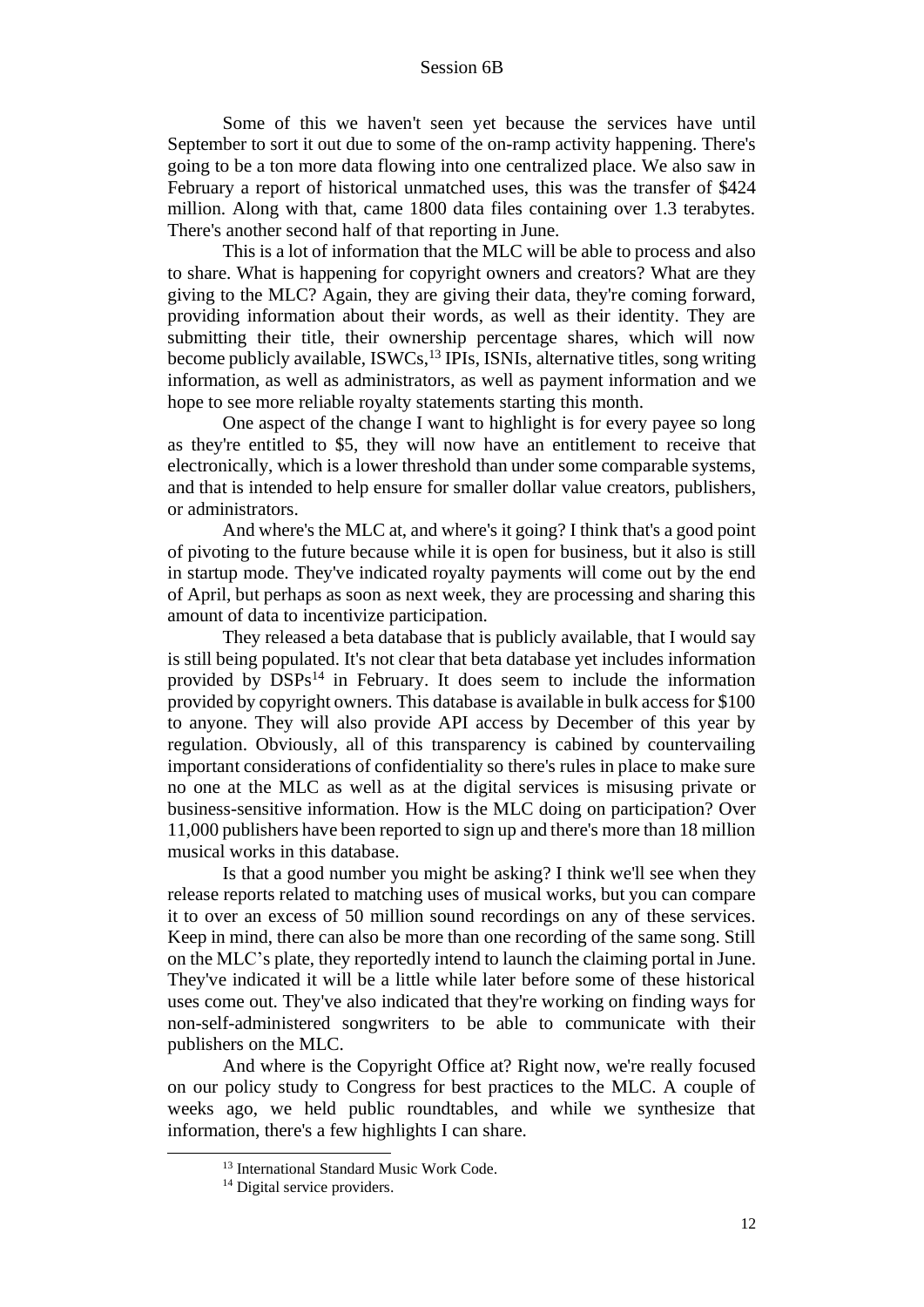First, there was definitely a consensus that the MLC should be partnering and continuing to partner with a number of groups, so it's a one-size-all-fit solution to engendering participation. Particularly with songwriters and with international actors, who might have specific needs.

We also heard a concern that the MLC must be representative of both songwriting and publishers in the communities including those who are not selfadministered, but whose economic livelihood stands to be really affected by this transformation. I don't think that is controversial, but it is a persistent comment we've heard, so we're considering that. Importantly, there was I think, probably a consensus, or at least a near consensus, that the MLC should hold off on its first distribution of unmatched claims, this is the market share distribution, or the so-called black box distribution, for longer than the statutory minimum of two years. The MLC itself certainly has expressed that that is its intention, so that people have an opportunity to come forward and claim including as some of these  $UX^{15}$  issues continue to get worked out and knowledge of the MLC continues to grow. We will look at that, and we'll look as to whether there's a regulatory role for the Office.

Third, there was a consensus that transparency and reporting is going to be important in looking at the MLC, but there wasn't a clear analogue to other organizations. The answer may be that the MLC effectively benchmarks itself through periodic reporting through a number of metrics, and one can track how it's working over time.

Just zooming out for a second to the broader music ecosystem and looking at data transparency and scale, we now have a situation where there's massive data on the U.S. market that will be updated monthly and shared at a nominal cost. This is going to be happening soon and at a time when you're seeing well-publicized music catalog sales suggesting a confidence in investors that music is a predictable asset class, and a solid investment. It seems optimistically that the MMA developments will only help that. I think in the best-case scenario, we'll start to see the emergence of a more positive feedback loop, through conversations of the beginning of the metadata supply chain in the studio to better identify ownership splits, as well as looking at ways where the sharing of these unique identifiers in one place in the U.S. market can be of use to innovation and to administration of licensing both in the U.S. and abroad, perhaps in other fields.

We'll see whether it is useful for performance licensing or safe licensing or outside of the U.S. Finally, I think there's been a lot of efforts by a lot of actors to getting blanket license up and running. I'm sure there'll be a few more bumps along the road, but it makes sense to be optimistic here and to try to make it work and set an expectation of payment for the use of music in the digital space.

MITCH GLAZIER: Thank you. That was great. Personally, I think Kris Ahrend is doing a great job. In many ways, it's a Herculean task and a lot of issues. Especially the data issue, it's impossible to do everything right and to make everybody happy. One of the things I wanted to know is how do you think going forward, the MLC can help in identifying and resolving the nightmare of splits? That's always the problem, trying to figure out at the end of the day, which songwriters own which pieces of which songs.

<sup>&</sup>lt;sup>15</sup> User experience.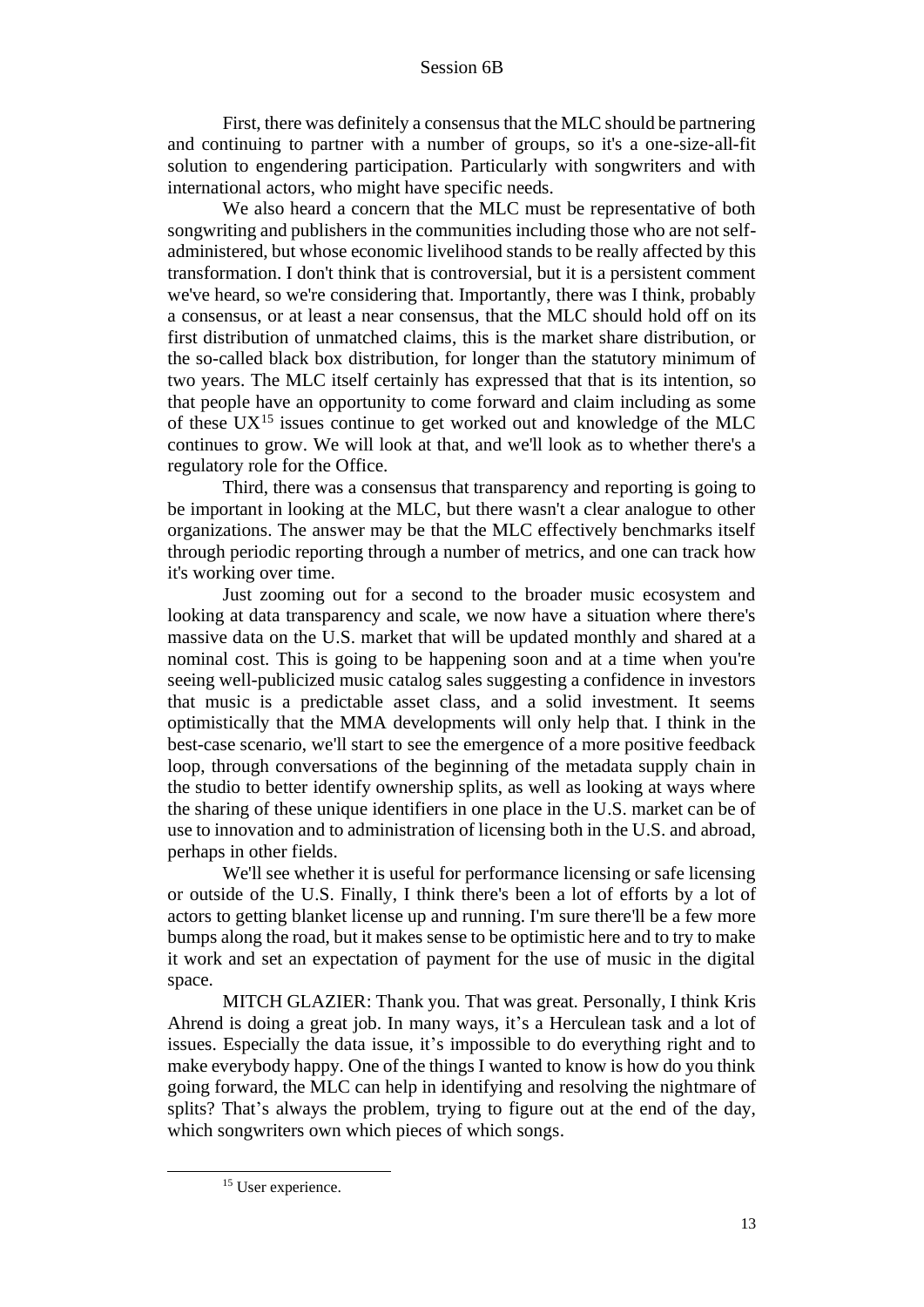That's not necessarily information that you know in the studio going in, it's not necessarily information you know that could exist privately in agreements between individuals. The record companies that I represent, and on the Indie side that Richard Burgess represents, you have some information but rarely do you have all of that kind of information. We're put in a weird spot, because, of course, we're neither the copyright owner nor are we the beneficiary of the license. How do you see the MLC going forward and the issue of resolving splits going forward?

REGAN SMITH: I think that's a great question. Some of it is just going to be building out knowledge, that you should get this resolved if you are the musical work copyright owner or the songwriter in the studio because as you said, this is happening at an early stage before it gets to the record labels or the distributor, let alone the digital services and then ends up with the MLC. Discussions with the Copyright Office have revealed that there is variation across musical communities, so for example the Nashville community has said, "Well, we generally have our metadata hygiene together," maybe those practices can be modeled out to different musical genres.

I think we will see, but at the MLC stage, if it receives split information that might be fractured, incomplete, the MLC might experience overclaims, or underclaims, and they have established a dispute policy to address those instances. They have a statutory committee composed largely of songwriters to help work that out and to maybe draw attention to the issue as well as, of course, when there is a split issue, holding that money and ensuring that there's time to iterate those issues and get it worked out. Having it only needs to be worked out in one place is going to be helpful and encourage people to do that.

MITCH GLAZIER: Thank you. All right. Let's move on to our last presentation and then we're going to open up the conversation a little bit more. Daniel, let's talk CRBs and willing buyer-willing seller, and phonorecords. I don't know what we're up to, three and four, four and five? However many we're up to.

DANIEL ABOWD: I'm going to do this super quickly so I don't take a further hacksaw to our time here and let the next panel start something close to on-time. I'm going to try to convince you in seven minutes or less that 2021 is the most impactful year for songwriter livelihoods ever. Let's see if I accomplish that goal.

Here are the three milestones, one of which Regan has just discussed at length so I won't talk too much about it. These are three huge events, all of which impact songwriters' livelihoods immensely. All of which are happening to some degree in 2021.

All three relate to digital mechanical royalties, which as I'm sure you already know, are the royalty obligations owed by interactive streaming services, such as the ones I've listed here and others, to songwriters when users stream their works.

Two of the milestones relate to the Music Modernization Act ("MMA"). I'll just give a brief overview of that. The MMA did a bunch of different things. We're going to be talking about Title I. Specifically, within Title I, we're talking about the Mechanical Licensing Collective ("MLC"), as well as something that I think has been discussed less—although that's probably going to change very quickly—which is the new "willing buyer/willing seller" rate standard under the post-MMA Section 115.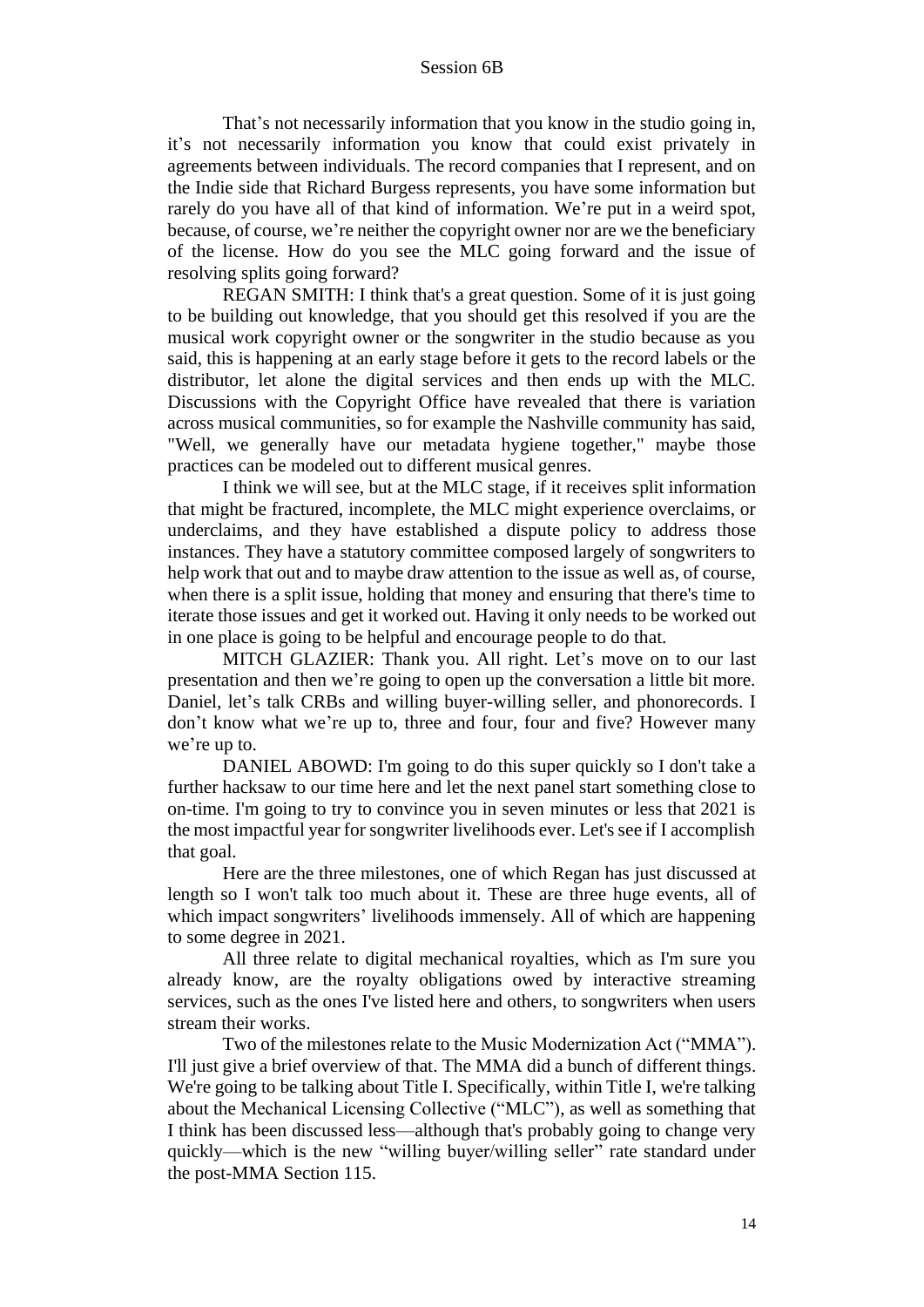Like I said, milestone number one is this massive data operation that every songwriter or publisher is frantically trying to populate into the MLC database because, frankly, numbers two and three on my list—which relate to what substantive royalties songwriters are *supposed* to be paid—don't really matter if item one isn't solved. That's because item one is what allows songwriters to *actually* get paid. That's job one. I can certainly speak on behalf of the publisher I work for that this has been item one on our list, again, since January when the MLC launched and even before.

Number two, as I am sure many of you are aware, is the ongoing *Phonorecords III* saga<sup>16</sup> in the Copyright Royalty Board ("CRB") where actually I want to quickly explain what the CRB is to make sure we're all on the same page here. The CRB is an administrative tribunal that sets statutory royalty rates in a number of contexts. For songwriters, the big one is Section 115 *Phonorecords* proceedings, which govern, among other things, interactive streaming mechanical rates from services like Spotify, etc. *Phonorecords III* was a big deal. It still is a big deal. It's still ongoing.

*Phonorecords III* was the first fully-litigated Section 115 CRB trial of the streaming era. That's true for a couple of reasons. One, the streaming era is obviously not all that old; and two, the 2012 rates, which were arguably promulgated in the streaming era, although at the beginning of it, were largely the product of a settlement. So *Phonorecords III* is the first time we're really going to the mat over these rates.

I should mention that *Phonorecords III* is still applying the old, pre-MMA 801(b) rate standard. The MMA doesn't directly affect this.

Initially in *Phonorecords III*, in 2019, songwriters received a really favorable decision. That got appealed. You might have seen some of the hubbub surrounding all of that. The D.C. Circuit vacated that initial determination on procedural grounds. We're now in remand limbo expecting new rates hopefully sometime in the second half of this year, although I know there are delays in the CRB, so we'll see.

When I refer to the 44%, now-vacated royalty rate increase, what I'm talking about is the 2022 rate of 15.1% of service revenue royalties due to songwriters, which is about a 44% increase over the 2012 headline rate of 10.5% of service revenue. (Songwriters are paid a percentage of service revenue; there are other complexities, but that's the headline that you need to know.)

What now? I think it's easy to get lost in the details, but the important thing is that the impact of *Phonorecords III* is somebody looking you in the eye and telling you, "This is your salary, or a significant component of your salary, for the past five years of your career." There are a number of complications: the services we're paying out at the new increased rates, then when the D.C. Circuit issued its opinion, they started paying out at the 2012 rates. And so there is the potential, depending on how the remand goes, that songwriters may ultimately have to pay money back, or there may be adjustments, etc. It could be an operational nightmare.

<sup>16</sup> *See* Determination of Royalty Rates and Terms for Making and Distributing Phonorecords (Phonorecords III), 84 Fed. Reg. 1918, 1919 (Feb. 5, 2019) (to be codified at 37 C.F.R. pt. 385).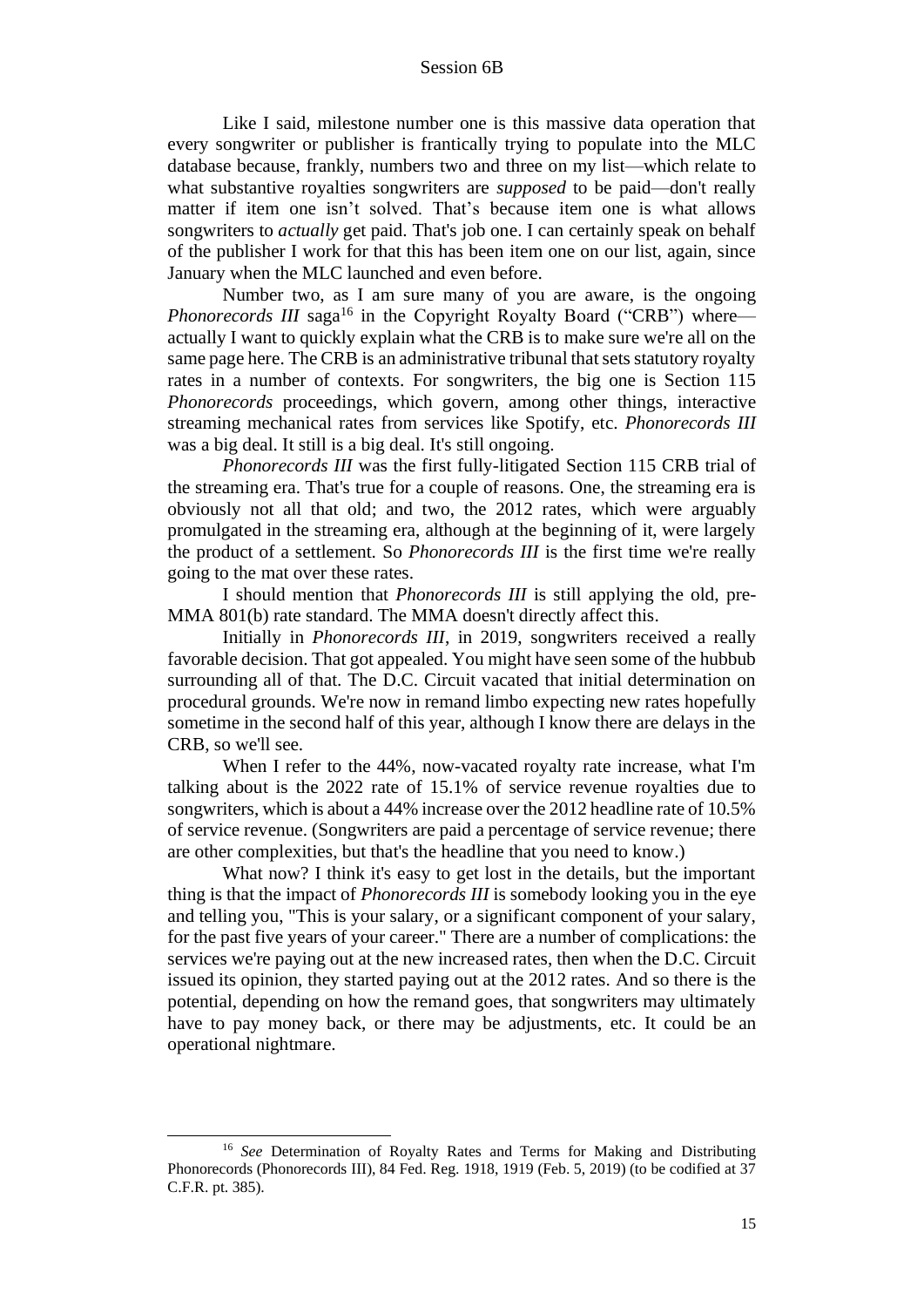On to *Phonorecords IV*. <sup>17</sup> I know—obviously, these CRB proceedings happen every five years, so how is it possible that two are happening at the same time? I'm with you, but they are. *Phonorecords IV* began earlier this year with preliminary proceedings.

As you can see on this slide, publishers are planning to be very aggressive in the next *Phonorecords IV* because they feel they now have a better rate standard, under the MMA: the willing buyer-willing seller rate standard. *Rolling Stone* has predicted an "all-out war." We'll see.

Quickly, because I know I'm up against time, this slide shows the *old* 801(b) standard: a mishmash of public interest factors that the CRB had some legislative discretion in figuring out how to balance. You can see that the CRB was expressly permitted to allow rates to be informed by marketplace voluntary agreements reached in lieu of the statutory license. That language regarding voluntary agreements informing statutory rates is no longer in the statute, which is interesting and may be significant in some way. We'll see.

Mostly, the thing you need to know is the new standard just says that the CRB should try to approximate a free market. I should say a free *competitive* market, and I'll mention why that's important in a second. But how do you approximate a free market that doesn't exist, and has *never* existed because, as already been mentioned, the compulsory license is as old as the exclusive right of reproduction itself? There's never been a market for this. So how do you approximate it?

The conventional wisdom here, and I think it's probably correct, is that willing buyer-willing seller is a win for songwriters—that it's a better standard for songwriters than the  $801(b)(1)$  standard. Certainly, that sentiment is what's informing the strategy by songwriters to be particularly aggressive in *Phonorecords IV*.

But we can test that hypothesis a little bit, because although *Phonorecords IV* will be the first time that the CRB has applied willing buyer/willing seller in the Section 115 context, it has already been applying willing buyer-willing seller in the Section 114 context, governing royalty rates paid by non-interactive services like Pandora to recording artists and record labels.

If you do that comparison, I'll just briefly point out a few observations that are absolutely pro-songwriter implications from the rate change. The biggest one: this is probably the best chance songwriters have ever had at a perplay rate, which is something they've really wanted in the past, and is something the CRB has awarded under willing buyer/willing seller in the Section 114 context. I don't know that the copyright owners are pushing for that this time— I'm not involved in the litigation—but they pushed very hard for a per-play rate last time and failed.

The reason they want a per-play rate is because, they argue, when you calculate songwriter livelihoods based on service revenue, those livelihoods become contingent on the whims of the service business models. As we all know, services are not always trying to maximize revenue—that's not a judgment, that's just a fact. They are trying to amass user bases. They're perhaps trying to bring in users and then spread them out to their other platforms and services—you can imagine Google, who has a lot of things going on other than

<sup>&</sup>lt;sup>17</sup> *See* Determination of Rates and Terms for Making and Distributing Phonorecords (Phonorecords IV), 86 Fed. Reg. 325 (Jan. 5, 2021).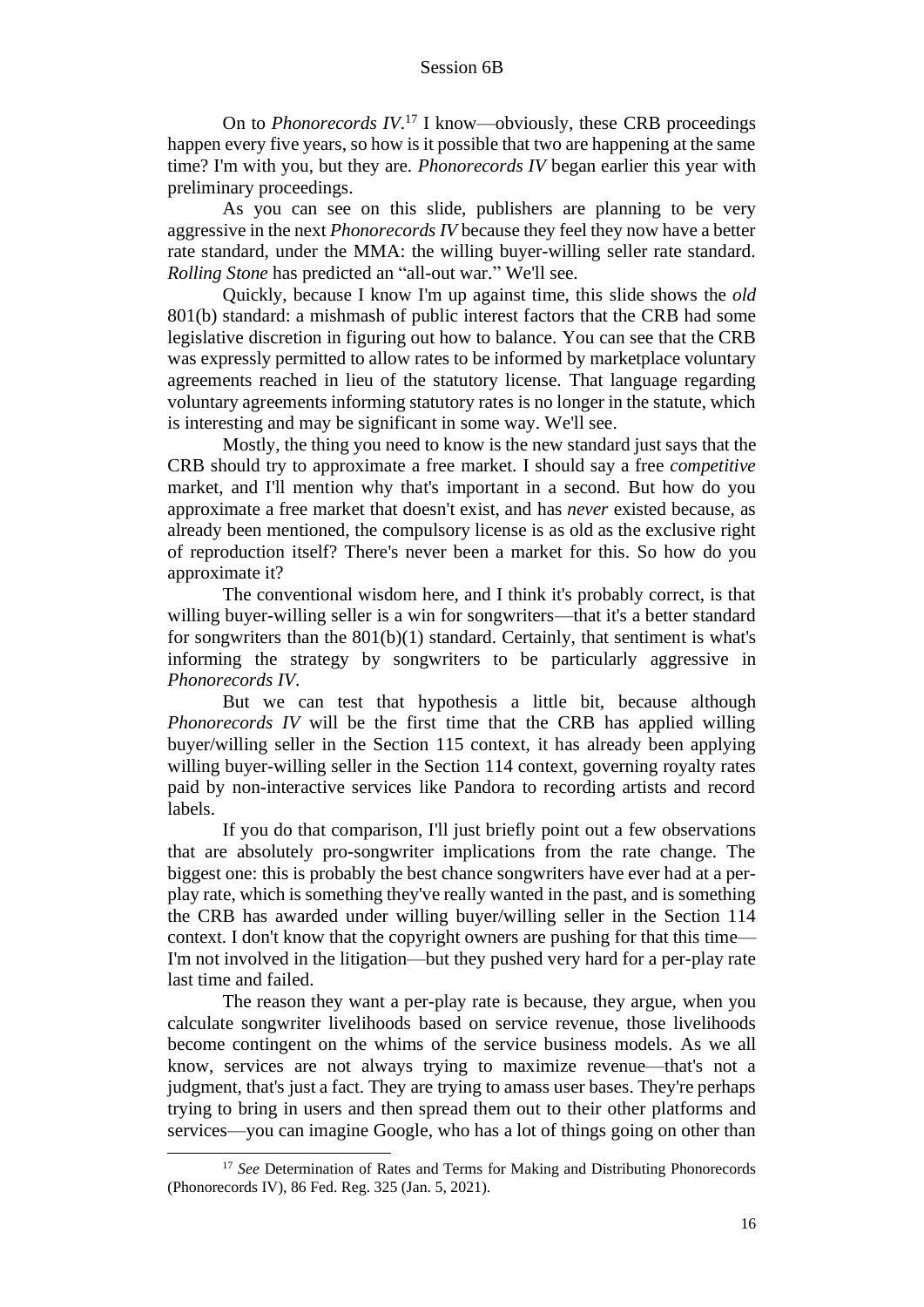music streaming. But of course, songwriters only share in the revenue from streaming. And so a per-play rate might insulate songwriters from some of that dynamic.

As I mentioned, the potentially reduced reliance on voluntary marketplace benchmarks under the willing buyer/willing seller statutory language could also be significant. Songwriters have long felt that those marketplace agreements fall under what they call the "statutory shadow." The argument: if you're, say, Spotify, why would you ever agree to a rate that's higher than the statutory rate when you can just default to the statutory rate?

I think it's worth noting there are also pro-service implications for the new rate standard. For example, in the now-vacated *Phonorecords III* decision, the CRB relied pretty heavily on the plight of the modern songwriter. They heard evidence regarding the decay of the labor force in Nashville, the drying up of liquidity for songwriters advances—much of which is derived from mechanical income, which has gone down significantly since the '90s. All of that evidence came in under the 801(b) standard. At least that's the context in which the CRB discussed it. If songwriters are foreclosed from making those songwriter well-being arguments, they may lose a tool that was, at least last goaround, pretty persuasive to the CRB.

Additionally, as I mentioned, the free market that songwriters are hoping the CRB will approximate might look a lot different than what the CRB thinks of as a free *competitive* market. The CRB, especially in the willing buyerwilling seller context, has long been very distrustful of what they feel are rightsholder oligopolies. And so, again, elements of the new rate standard could actually cut more in favor of the services than people realize.

Finally, there are important points of uncertainty surrounding the impact of the new rate standard. I'll highlight number four on this slide: disruption. Under the old rate standard, the CRB before was expressly charged with considering potential industry disruption in setting its rates. Under the new rate standard, it no longer has to do that. Whatever the CRB chooses to do, it can now be something pretty dramatic. This significantly widens the variance of possible outcomes in all directions.

Another big point of uncertainty: these CRB proceedings aren't some federal cause of action that gets tried in the district courts 200 times a day, and so we develop this smooth doctrine. This is one shot every five years. Twice a decade. Songwriters got a really—now-vacated—but a really favorable outcome under the old, worse standard for songwriters. But that doesn't necessarily mean that they'll get an even better outcome next time, even if they now have a more favorable standard. They could get a *worse* outcome, even applying a more favorable standard, simply because of the variance inherent to a sample of just one or two data points every decade.

And again, the upshot for songwriters here is: "Hey, this is a huge part of your livelihood for the next five years."

I'll just close with a slide showing these three checkpoints that really matter a lot for songwriters this year. As you can see, I've used a super-duper scientific measurement—half normative, half descriptive of how songwriters are feeling, or should feel about these three things that are happening this year. I, like everybody else, am really excited to see how it all turns out. Thank you.

MITCH GLAZIER: Thank you. Thank you for bringing up the point that for all of us watching this it's really interesting, and we're all wondering what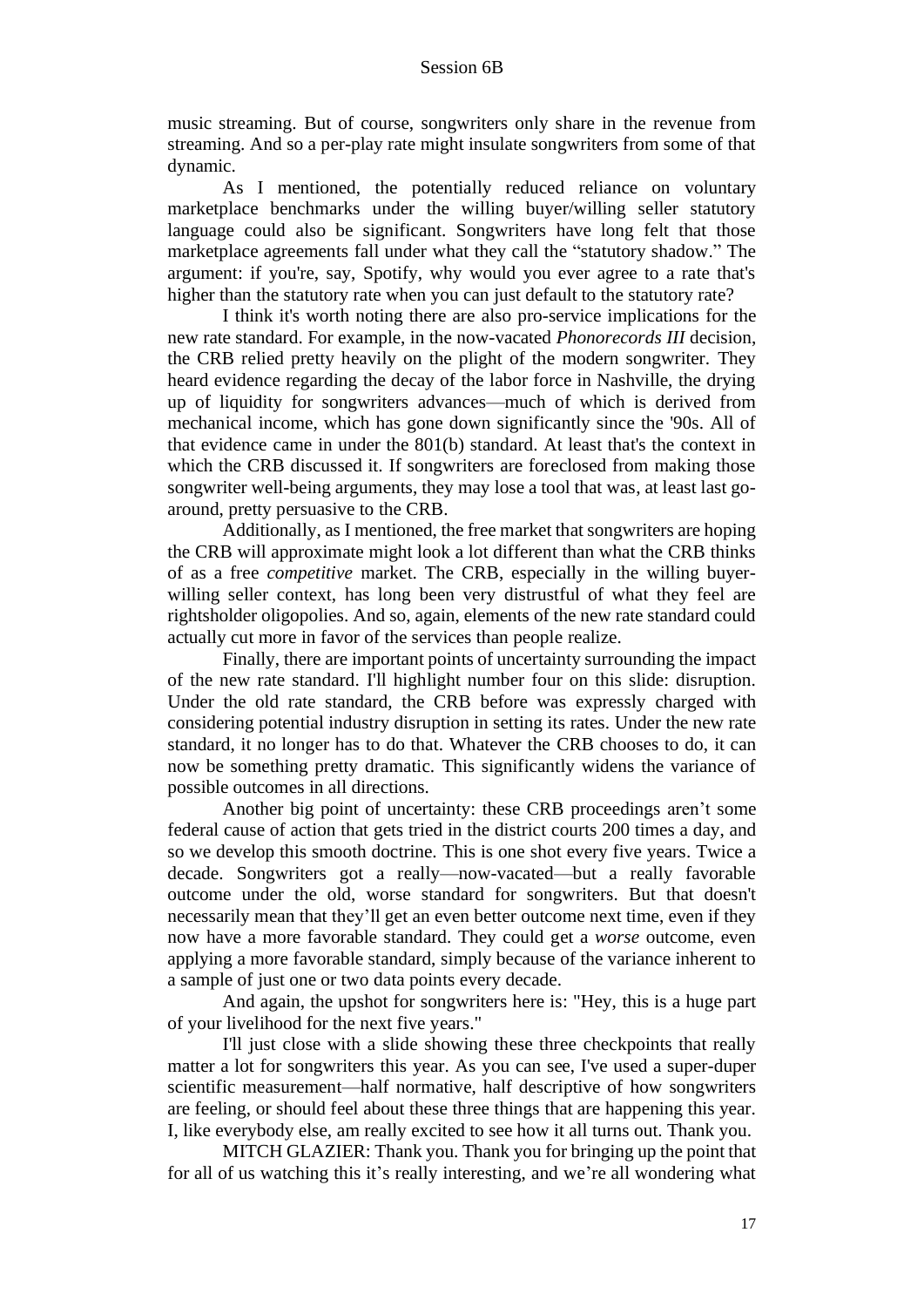the CRB is going to do, and how they're going to do it. If you're a songwriter and this is your livelihood, this is going to be teeth-clenching because it's going to determine a lot. I know that we're running a little bit over time, but Richard, I want to get you in here. Coming from Toronto, and from the Canadian system, and from Connect, what are your thoughts about this?

RICHARD PFOHL: Just picking up Daniel's point about the conventional wisdom on this, whether this is good or bad for songwriters. The view from north of the border would be that it is good. Here's why. Canada actually introduced the willing buyer-willing seller standard as a requirement in amended Copyright Board regulations back in 2018. That was one of the key things that we lobbied for and the value for us was proven by the fact that the users lobbied heavily against it, which indicated to us that they knew that if you had to pay marketplace rates, what a functioning marketplace would set, that you would have to pay more than what they were paying under existing Copyright Board-set rates.

I'm delighted to report that Canada adopted the willing buyer-willing seller standard. I'm less delighted to report that in the spirit of political compromise -- and Mitch and Bill, this will take you back to those days in the House Judiciary Committee Markup -- they made the willing buyer-willing seller standard one of four different things that the Board must consider, and they effectively embedded it in the equivalent of the old U.S. public interest regime. They said, "Yes, Copyright Board, you must look at a willing buyerwilling seller standard, but you must also consider "the public interest" and "any other criterion that the Board considers appropriate," which effectively renders the standard a non-standard.

What the U.S. now has, for all the flaws and uncertainty that Daniel describes, is actually much better than Canada's effective non-standard, and we know it's better, because we know how Canada's standard will work in practice. Even before it was adopted -- four years earlier, back in May of 2014 -- the Canadian Copyright Board came out with a ruling in the online music services proceeding.<sup>18</sup> They set the rates for online music services, specifically, noninteractive and semi-interactive services.

In that case, we made the case for a willing buyer-willing seller standard, because while we were waiting for the Copyright Board to decide this, we actually signed deals with DSPs, for the rates that they would pay in the interim. Generally what they were willing to pay was what they're paying in the U.S. They treated these as North American rates, these North American companies. They said, "The business model works for us in the U.S., so it should work for us in Canada."

We put before the Board eight of those signed agreements, and the Canadian Copyright Board looked at those agreements and realized that they would have to throw out decades of precedent in which, frankly, they'd been setting the rates too low for rights holders. They actually rejected those agreements that we put before them. They had the willing buyer-willing seller standard. It wasn't even hypothetical, it was the actual signed agreements, saying, "These are the North American rates, everyone's good with them. Okay, could you bless them please?" They said, "No."

<sup>18</sup> Re:Sound - Tariff 8 (Non-Interactive and Semi-Interactive Webcasts), 2009-2012 (2014) (Can. C. B.).